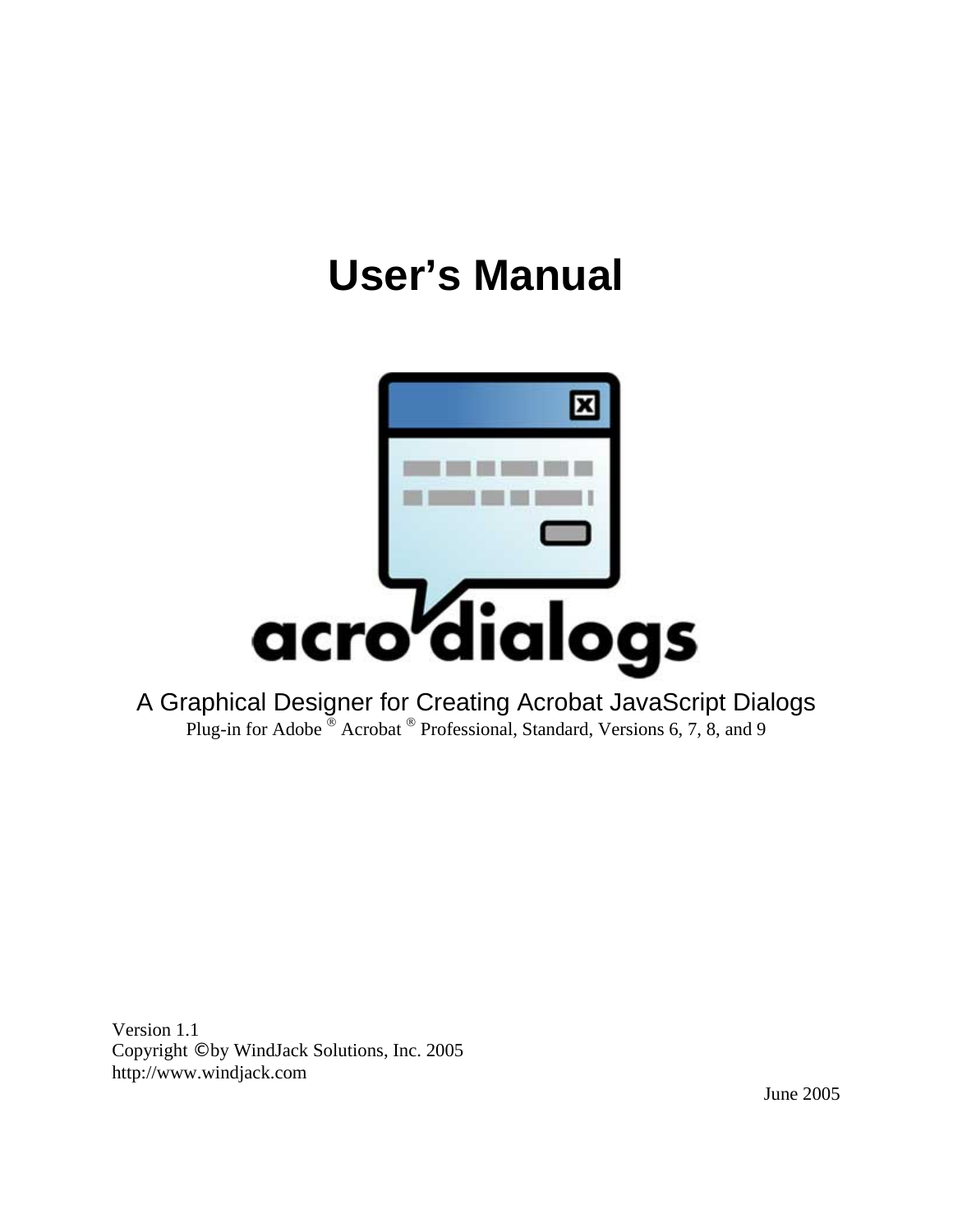### **Table of Contents**

| C:\Program Files\Adobe\Acrobat 7.0\Acrobat\Javascripts\JSADM  10 |  |
|------------------------------------------------------------------|--|
|                                                                  |  |
|                                                                  |  |
|                                                                  |  |
|                                                                  |  |
|                                                                  |  |
|                                                                  |  |
|                                                                  |  |
|                                                                  |  |
|                                                                  |  |
|                                                                  |  |
|                                                                  |  |
|                                                                  |  |
|                                                                  |  |
|                                                                  |  |
|                                                                  |  |
|                                                                  |  |
|                                                                  |  |
|                                                                  |  |
|                                                                  |  |
|                                                                  |  |
|                                                                  |  |
| Setting and Getting Data from the Dialog 21                      |  |
|                                                                  |  |
|                                                                  |  |
|                                                                  |  |
|                                                                  |  |
| Using the Dialog Script with Acrobat 27                          |  |
|                                                                  |  |
|                                                                  |  |
|                                                                  |  |
|                                                                  |  |
|                                                                  |  |
| About: WindJack Solutions, Inc 34                                |  |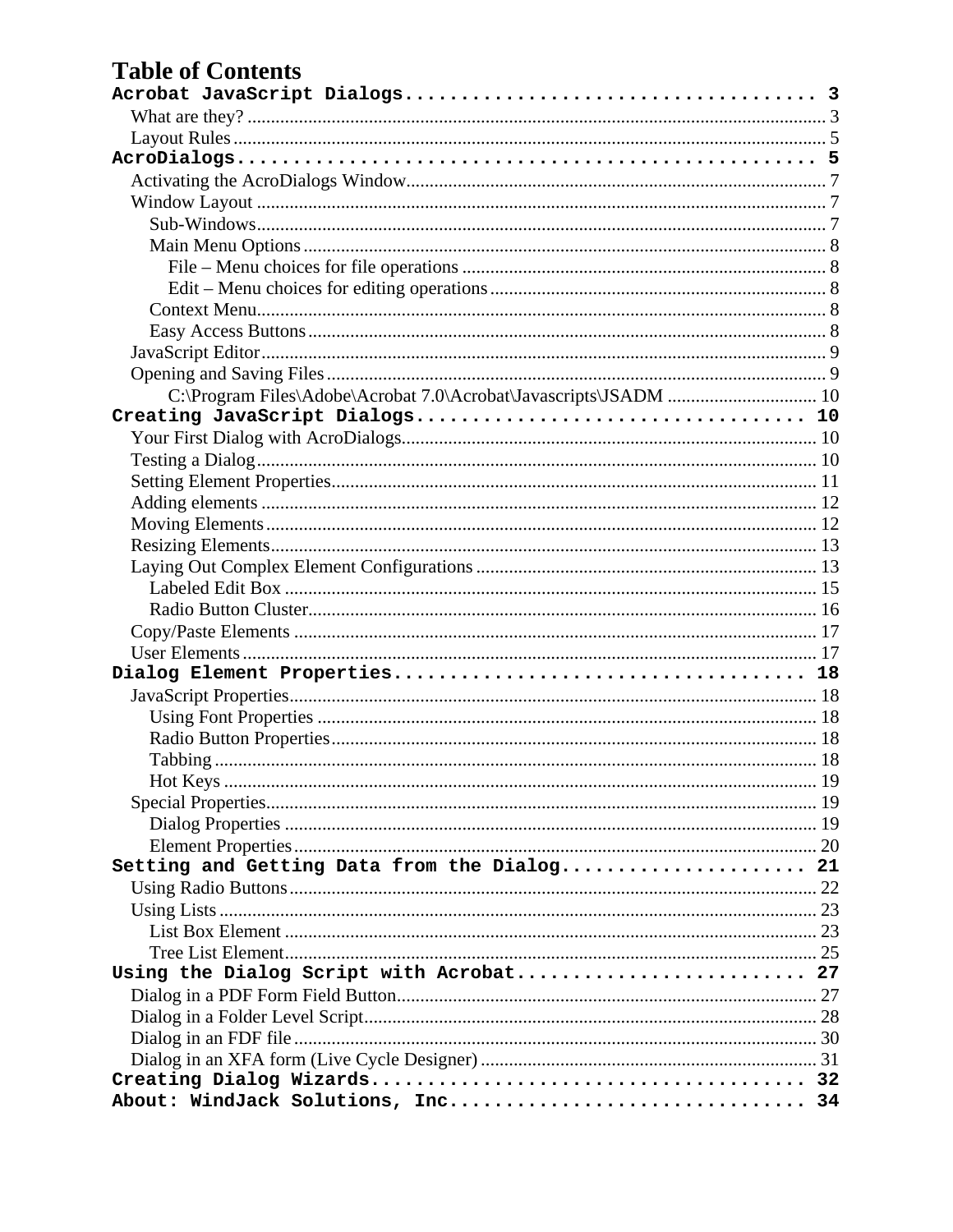# <span id="page-2-0"></span>**AcroDialogs User's Manual**

# **Dialogs in Acrobat JavaScript**

When Adobe released Acrobat 7 they documented the most useful UI feature they have ever created for Acrobat JavaScript-fully featured dialog boxes (see the Acrobat 7.0 JavaScript Reference). One of the most exciting things about this feature is that it's not new. It was originally implemented in Acrobat 6, but undocumented, so it's available to a much larger audience than just those who've updated to Acrobat 7.

The following two sections explain the basics of what Acrobat JavaScript dialogs are and how to use them. As you'll see, while they are the most sophisticated and useful UI device ever conceived for Acrobat JavaScript, they are also very complex beasts that are a pain in the rear to program. That's where AcroDialogs comes in. It is a graphical dialog designer that massively simplifies the process of creating JavaScript Dialogs for Acrobat. In fact, for most of the dialogs you'll be creating you won't need to enter a single line of code. AcroDialogs writes all the code for you. All you have to do is hook the dialog code into Acrobat, or a PDF file, so it can be used.

All of this is explained in the following sections with lots of examples. Please be patient and read all of it. To get the most out of this exciting new Acrobat feature you will need the background and specific usage information given here.

### **What are they?**

Dialog boxes are any window that contains form-like elements for collecting data from or presenting data to the user. You use them all the time. In Acrobat JavaScript the app.alert()and app.response()methods both display a simple dialog box. But now you can create complex dialog boxes with buttons, check boxes, radio buttons, lists, text boxes, images, and more. You can arrange these elements in any layout configuration to provide your users with sophisticated input panels. You can do all of this with Acrobat JavaScript, which means that once the dialog is created it is compatible with Reader, and the Mac versions of Acrobat.

The code for using a JavaScript Dialog can be broken into two distinct parts. These parts are the **Dialog Object Literal** and the dialog execution. The **Dialog Object Literal** is a single object declaration that describes everything about the dialog and its elements. The execution code sets up the input parameters to the dialog, displays it, and collects the response data. AcroDialogs creates both parts for you.

The **Dialog Object Literal** is a very complex object and has very specific rules for its structure. The code for creating a **Dialog Object Literal** can be broken into two areas, the visual layout and properties of the dialog elements, called the description, and a set of functions that support the operation of the dialog, called handlers.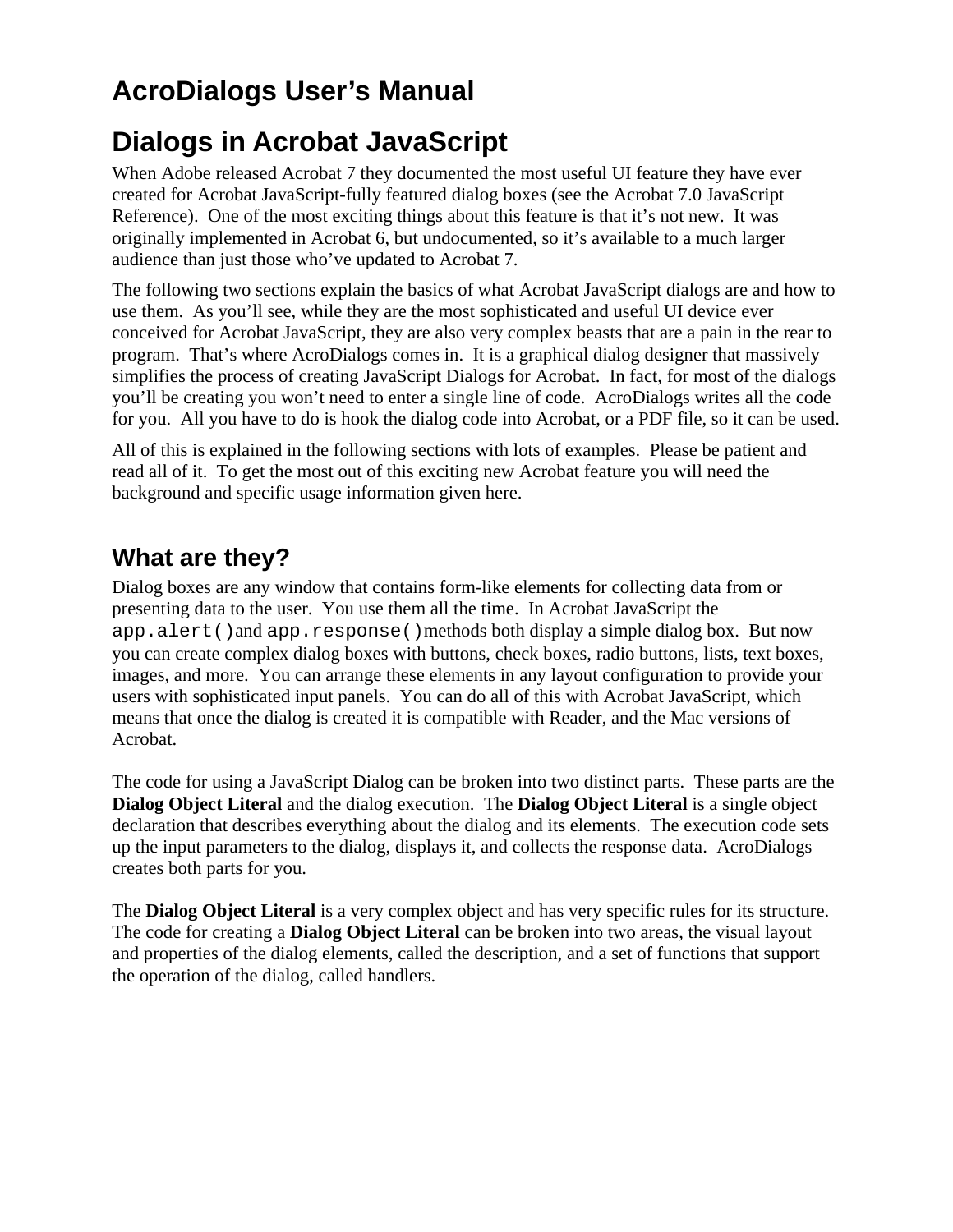Shown below is a very simple **Dialog Object Literal**.

```
var TestDlg1 = 
{ 
   description: 
    { 
         name: "My Test Dialog", 
         elements: 
        \Gamma\{ type: "view", 
                      elements: 
If the contract of the contract of the contract of the contract of the contract of the contract of the contract of the contract of the contract of the contract of the contract of the contract of the contract of the contra
\{ item_id: "sta1", 
                                name: "Check the box", 
                                type: "static_text", 
, and the set of \{ \} , \{ \}\{ item_id: "Chk1", 
                                name: "Check Box", 
                                type: "check_box", 
 } 
 ] 
 }, 
\{ type: "ok_cancel", 
               }, 
         ] 
   } 
};
```
At the top level this object has a single member named description. This is the member that contains all the visual layout information and properties for the dialog and its elements. Normally there is also a set of dialog handler functions that are also top level members. They were left out of this example to simplify the code. They are optional, but necessary for any type of interactive dialog. For example: there is one handler for initialization, one for committing results on Ok, and one for each element that requires an action (see [Dialog Properties\)](#page-18-0)

Within the description member, the dialog's title is given in the name property; this is the only dialog level information present in this example. The elements entry contains the list of elements to be used on the dialog. The first element is of type view. Views are container elements used to group other elements. This one contains two other elements, a static\_text and a check\_box. Both of these elements have an item\_id and a name property. The optional item\_id is a unique 4 character identifier used by Dialog Object functions to operate on the element. **NOTE:** It is important to understand that an item\_id must be exactly 4 characters long. If an item\_id is any other length besides 4 characters, the dialog will fail. The name property is usually a label that appears on the element, such as **Cancel** on the cancel button. The last element in the description is an ok\_cancel button. This element has special properties and is actually two buttons, an **Ok** button, and a **Cancel** button. When the user selects the Ok button, the final commit function is called before the dialog is closed. When the user selects the **Cancel** button, the dialog is immediately closed and any data in it is discarded.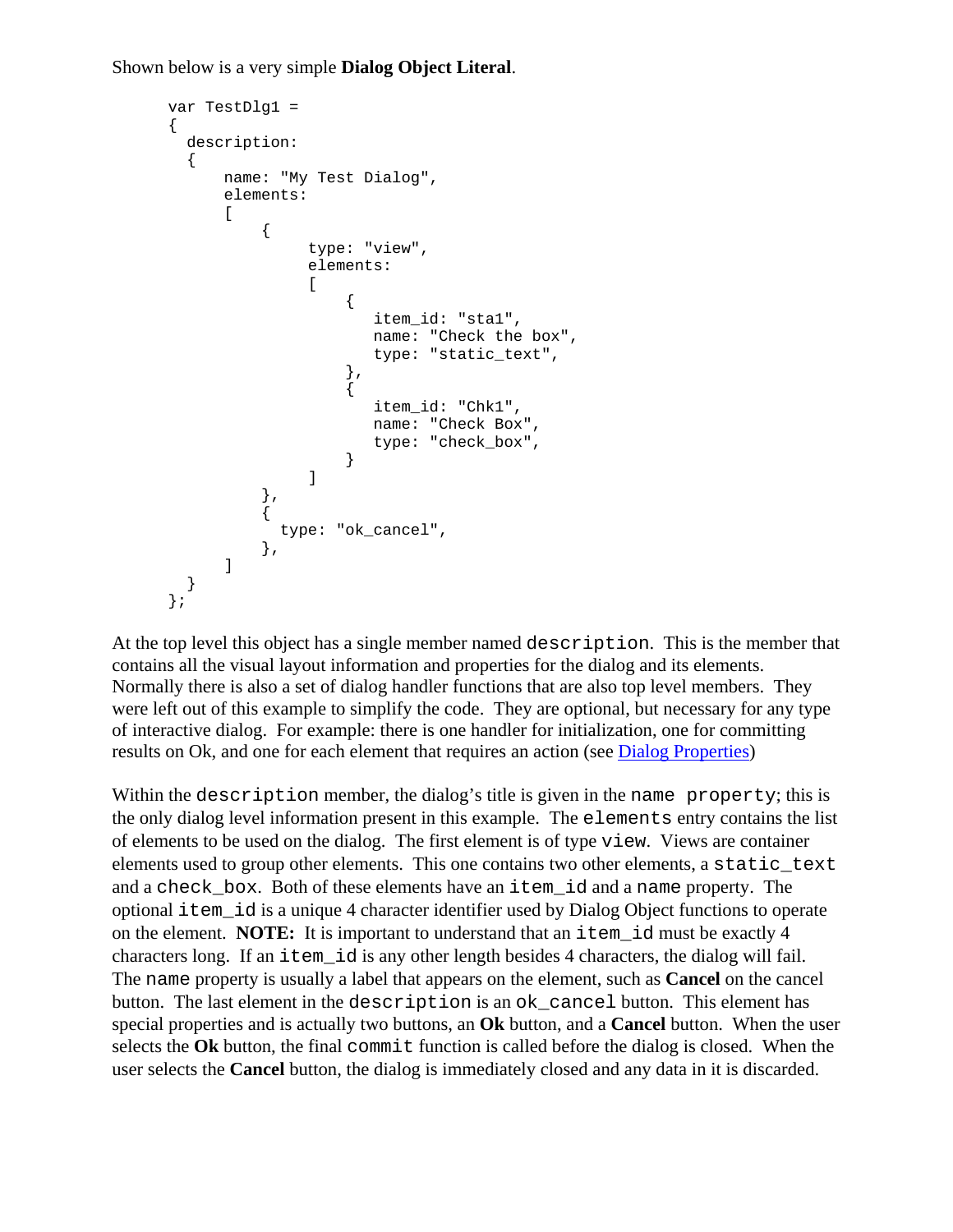<span id="page-4-0"></span>The simplest way to execute (display) this **Dialog Object Literal** is with a call to the App Object method:

```
app.execDialog(TestDlg1);
```
You can copy and paste the code above into the console window to try it out. You should see a dialog that looks like the one below.

| My Test Dialog |        |                  |
|----------------|--------|------------------|
|                | Cancel | Check the box    |
|                |        | $\Box$ Check Box |
|                |        |                  |

All dialogs created in Acrobat JavaScript are **modal**. Modal dialogs block all user input to the main application until they are dismissed. This is the typical case with dialogs. Acrobat JavaScript does not allow non-modal dialogs, also called floating windows, because they float above the main application but do not block input/access to it.

### **Layout Rules**

The dialog description shown above does not contain any size or position information for the dialog elements. So how does Acrobat know how big to make them and where to place them? In order to simplify creating the dialogs in JavaScript, Acrobat uses relative element placement. There are no absolute coordinates for placing elements. They are simply lined up on the dialog in the order in which they appear in the description. This is an important concept to understand when designing a dialog. All elements that are at the same level, i.e. in the same elements array, are arranged together. They are lined up either horizontally or vertically, depending on the align children property of their parent element. An individual element can modify the arrangement imposed by its parent container with its own alignment, but it can't override it.

Alignment is only one part of the layout. Size is also important. Each element has a minimum size that's determined by its own nature plus any text it may contain. In the absence of specific height and width parameters, this minimum size is used. For most element types, size properties that are set smaller than the natural minimum are ignored.

The example above has two top level elements, a view and the  $\alpha$  cancel buttons. These elements are arranged side by side. The view contains two elements which are arranged one on top of the other, a static text and a check box. Both these elements are sized to fit the text of their respective name properties. The view element is automatically sized to fit the two items it contains.

# **AcroDialogs**

If you groaned when you saw what it takes to create a simple dialog, imagine the difficulty in getting a complex dialog right. Using the minimal JavaScript editor that's built into Acrobat will unfortunately mean that the coding/test cycle for a structure like this is very time consuming, because you can't see the effect of what you're doing in the coding phase. You have to constantly switch back and forth between the JavaScript editor and Acrobat's viewing mode to see if what you've written in code matches what you want to see on the dialog. As the dialog becomes more complex the difficulty grows exponentially. To compound the problem even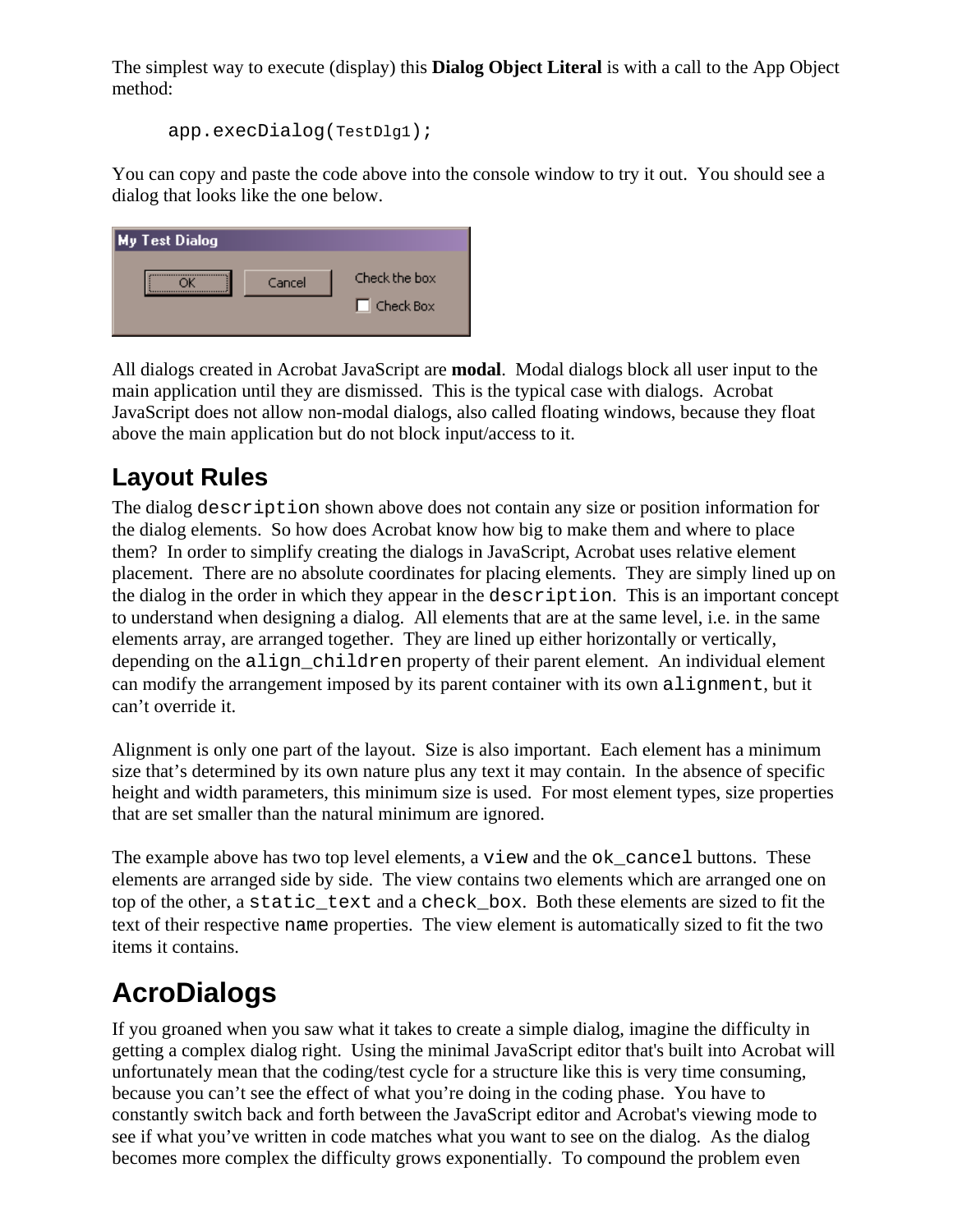further, Acrobat's built-in debugger does not work with the JavaScript Dialog object. So, get a bracket out of place, whoa, have fun finding it. We know from experience how frustrating it can be to write code for these dialogs. That's why we created **AcroDialogs**.

AcroDialogs for Acrobat is a graphical editor that creates the dialog JavaScript code for you, and does it perfectly every time. You'll never be burdened by that debugger limitation, or have to slog through a mountain of code in a bare bones editor. With **AcroDialogs** all you do is add and arrange the dialog elements you want, and then add in the extra bits of code, if any, that you need for your own special functions. The Designer keeps track of everything else for you. You can easily rearrange, resize, copy, and paste elements (so you don't have to keep recreating them). You can work with multiple dialogs simultaneously. You can create dialog wizards, complete with **Next**, **Previous**, and **Finish** buttons. AcroDialogs makes complex wizards easy and accessible to the novice JavaScripter.

AcroDialogs displays the best approximation of the dialog box so there will be slight differences in the sizing of certain elements between Acrobat and AcroDialogs. If you want to see how Acrobat will display the dialog, just click the **Test** button and Acrobat will show a fully functioning instance of your dialog.

If you are already a JavaScript developer this tool will shave hours, if not days, off a project that includes dialogs. If you discounted the use of dialogs in your project because of the difficulty in development, think again. If you're new to JavaScript, then a powerful user interface you may never have considered using is now available to you.

AcroDialogs doesn't just create the dialog code, it allows you to test it during the development process as well. AcroDialogs creates code that is instrumented for maximum functionality by providing functions and variables that set and returns the values in the dialog elements. When you save your design to a file it appends a working example of how to use the Dialog Object Literal it generated. All you have to do is cut and paste this code to the location in Acrobat or a PDF where you want the dialog to be executed.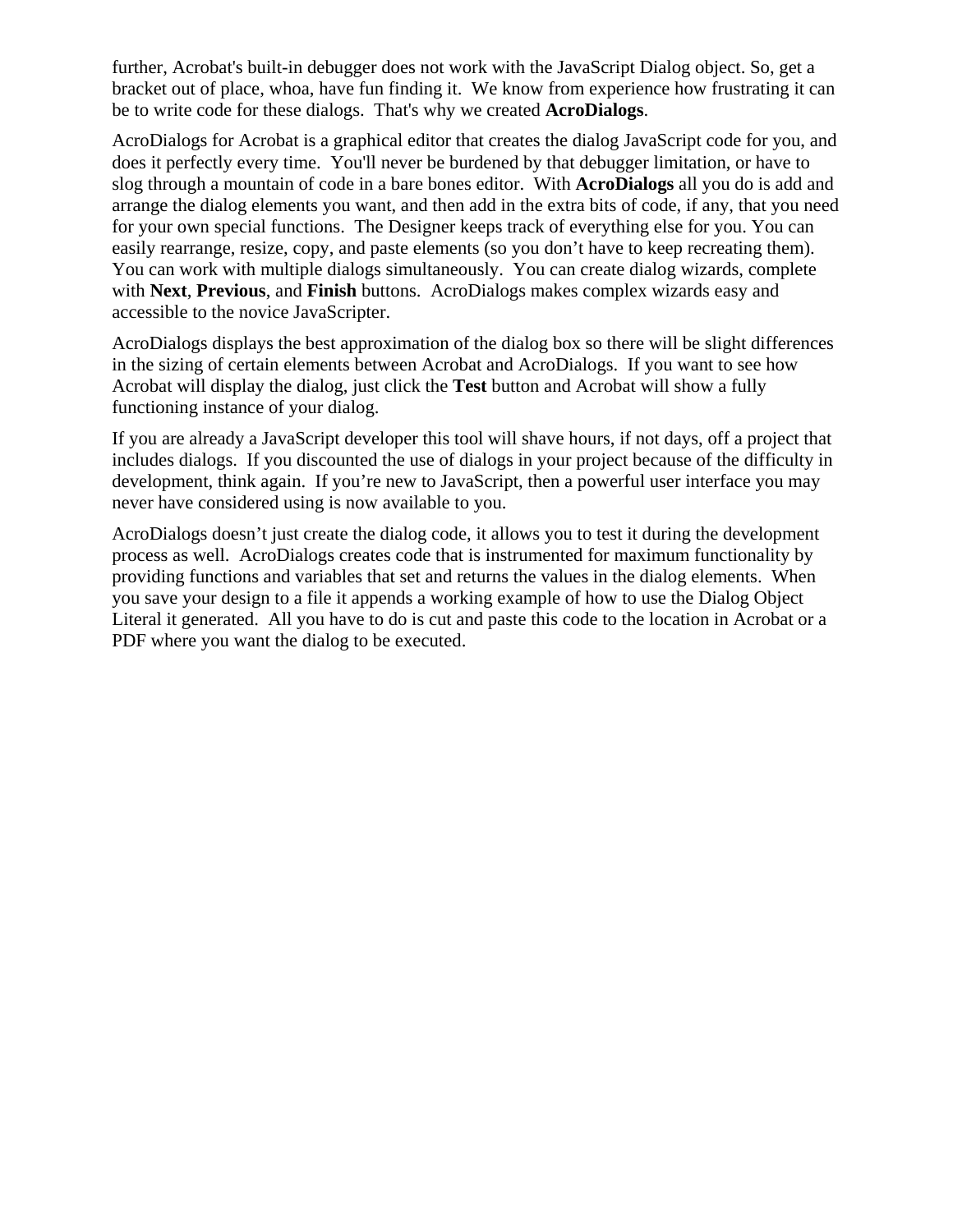#### <span id="page-6-0"></span>**Activating the AcroDialogs Window**

After you have installed **AcroDialogs** you can activate it from either the AcroDialogs item under the **Advanced** menu, or the button on the **Advanced Editing** toolbar. Selecting either of these options will display the AcroDialogs window. This is a floating window so you can still use all the other Acrobat features while this window is displayed.

### **Window Layout**



**Figure 1** 

The **AcroDialogs** Designer Window (Figure 1) is composed of 3 sub-windows, a menu bar and a set of easy access buttons. The window can be resized with the "Grip" area on the lower right corner. Resizing from other areas of the window will not work. The sub-windows can be resized with a Click/Drag on the separators between them. All window sizes are persistent.

#### **Sub-Windows**

- 1) **Right Side** *The Design View*. This is where you will design the dialog. Figure 1, item 1 shows two open dialogs in this area. Each dialog is assigned a tab. You can display an open dialog by selecting its tab. If there are too many tabs to be displayed, a scroll control will appear to the right of the tabs. A right click in this sub-window will display a context menu with many of the same options that are on the main **Edit** menu.
- 2) **Top Left** *The Dialog Element Palette*. A list (with descriptive icons) of all the elements available for placement on the Dialog design. Drag and drop elements from this list onto the active dialog design in the work area (Figure 1, item 1).
- 3) **Bottom Left** *The Dialog Element Properties Browser.* A list of all properties for the selected element. The list has two columns. The left column displays the property's name, and the right column displays the property's value. Select an entry in the list to edit the property value.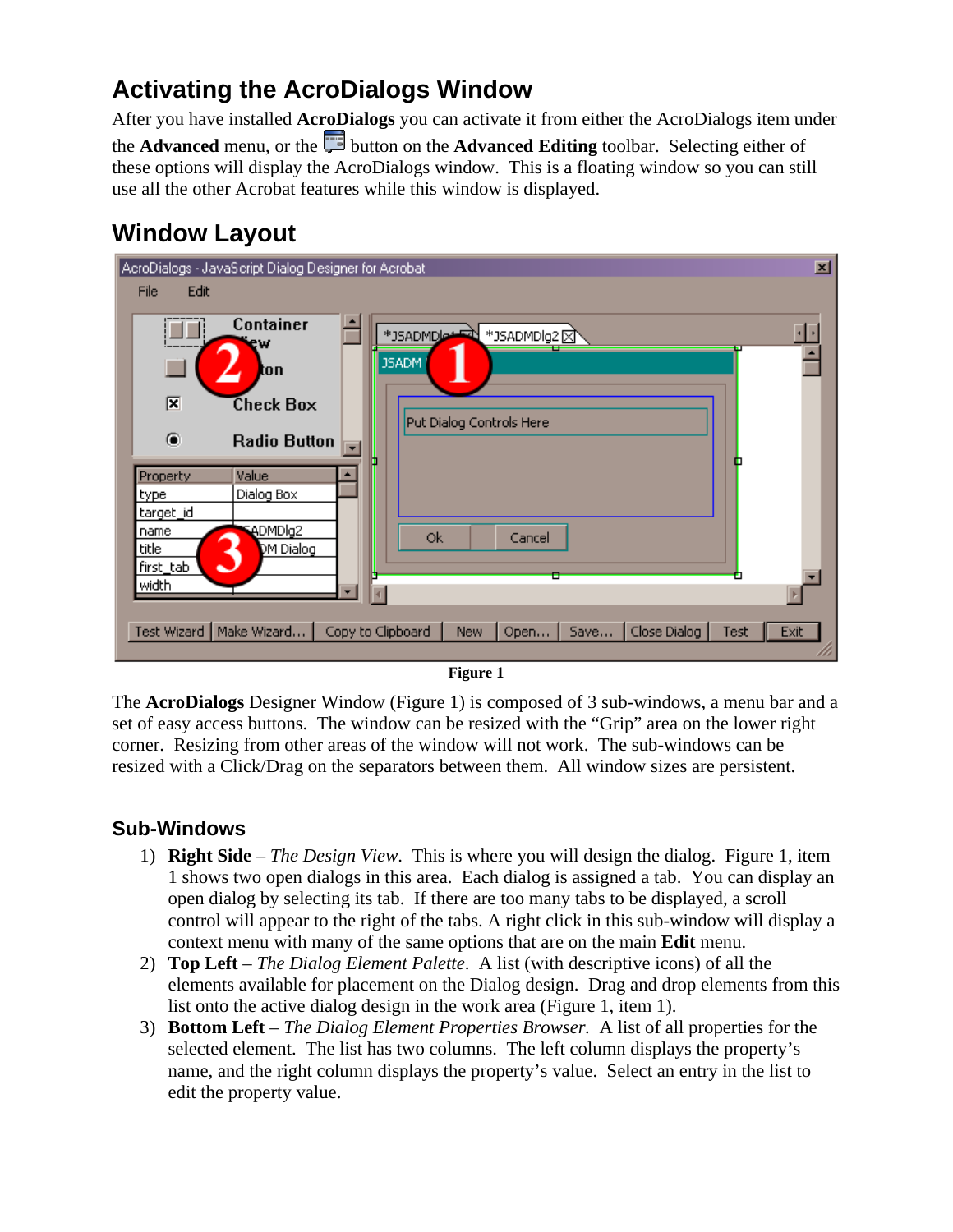#### <span id="page-7-0"></span>**Main Menu Options**

There are two application menus (**File** and **Edit**) on the top left of the window.

#### **File – Menu choices for file operations**

- **New** Create a new nominal dialog design.
- **Open...** Open an existing dialog design.
- **Save Save** the current dialog design.
- **Save as...** Save the current dialog design to a different file.
- **Copy Dlg JS to Clipboard** Copy Dialog JavaScript code to the clipboard.
- **Test Dialog Use Acrobat to execute code for the current dialog design.**
- **Make Wizard...** Create a dialog wizard from all open dialog designs.
- **Test Wizard...** Generate code for a wizard and use Acrobat to execute it.
- **Copy Wizard to Clipboard**  Generate and copy wizard JavaScript code to clipboard.
- 
- **Close Dialog** Close the current dialog design.
- **Exit** Close all open dialog designs and exit **AcroDialogs**.

#### **Edit – Menu choices for editing operations**

- **Copy** Copy the selected element to the clipboard. • **Paste** - Paste an element into the dialog design from clipboard.
- **Delete** Delete the selected element.
- **Set Minimum Size** Remove the size properties for the selected element.
- **Copy to User list…**  Copy the selected element to the **User Element List**.
- **Paste from User List** Paste element into dialog design from User Element List.
- **Remove from User List...** Delete an element from the User Element List.

#### **Context Menu**

The Context Menu is displayed when the user right clicks on the [Designer Window](#page-6-0). Entries on the menu are enabled based on the current selection state of the dialog design.

- **Copy** Copy the selected element to the clipboard.
- **Paste** Paste an element into the dialog design from the clipboard
- 
- **Delete** Delete the selected element.
- **Set Minimum Size** Remove the size properties for the selected element.
- 
- **Copy to User list…** Copy the selected element to the **User Element List**. • **Paste from User List** - Paste element into dialog design from User Element List
- 
- **Copy Dlg JS to Clipboard** Copy Dialog JavaScript code to the clipboard

#### **Easy Access Buttons**

At the bottom of the **AcroDialogs** Window are 9 easy access buttons (Figure 2). These buttons are shortcuts to selected **File** menu choices.

| hirst tab<br>width |                                                                                         |  |  |      |
|--------------------|-----------------------------------------------------------------------------------------|--|--|------|
|                    |                                                                                         |  |  |      |
|                    | Test Wizard   Make Wizard   Copy to Clipboard   New   Open   Save   Close Dialog   Test |  |  | Exit |
|                    |                                                                                         |  |  |      |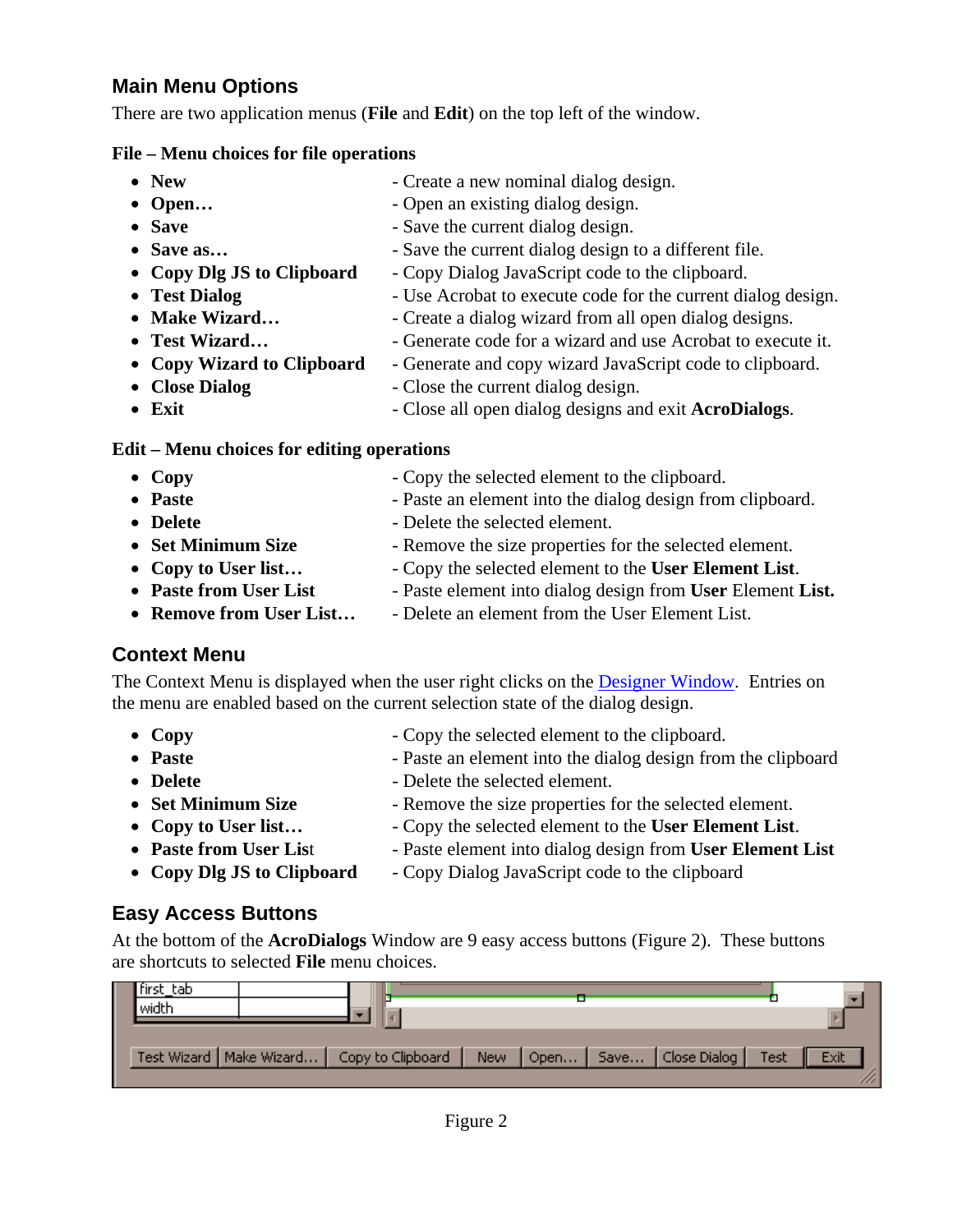### <span id="page-8-0"></span>**JavaScript Editor**

For editing JavaScript, **AcroDialogs** has a simple built-in text editor, but it also allows you to specify an external editor of your choice to use instead. To use your own editor:

- 1. From the Acrobat menu bar select **Edit > Preferences > AcroDialogs…**
- 2. Select **Use external JavaScript editor (Figure 3)**.
- 3. Browse to, or type the path to the editor application of your choice.

| <b>AcroDialogs Preferences</b>                   |  |
|--------------------------------------------------|--|
| Use external JavaScript editor                   |  |
| Browse<br><b>Editor Application Path:</b>        |  |
| C:\Program Files\Next Generation\bin\djsedit.exe |  |
| Cancel                                           |  |
| $\mathbf{E}$ and $\mathbf{E}$                    |  |

**Figure 3** 

It is recommended that you use an editor that loads and shuts down quickly, to preserve your sanity. There are many good editors available, and several leading editors are documented in the Acrobat JavaScript Scripting Guide. NotePad.exe and similar editors work very well. Our favorite at Windjack Solutions is the Developers JavaScript Editor from Next Generation. There is a free version that provides searching, line numbers, and chroma-coding for JavaScript at:

<http://www.ngweb.biz/software/djsedit.shtml>

If you are interested in open source software there is the SCIntilla based editor SciTE at:

<http://www.scintilla.org/SciTE.html>

If you like SCIntilla but would like more features without compromising speed, see AnyEdit at:

<http://www.anyedit.org/>

Both these general purpose editors are fast and provide all the basic tools needed for programming, including the features mentioned above. If you prefer a free editor with built-in scripting capabilities, then NoteTab may be what you need. You can find it at:

#### [http://www.notetab.com](http://www.notetab.com/)

If you are new to programming you may be more comfortable with the look and feel of a word processor. However, word processors are usually not recommended for writing code, but there is one exception that we know of. PolyEdit is a conventional word processor, but it also has features like line numbers, chroma-coding, regular expression search, clipboard manager, and a code snippet library that are useful for writing code. There is also a free version called CryptEdit. You can find them at: <http://polyedit.com/>

### **Opening and Saving Files**

Dialog designs are loaded and saved in XML files with the **.xadm** extension. A description of this XML format (called the XADM format) is provided in the same folder as the plug-in in the **JSADM.DTD** file. Each of the dialog elements is wholly contained in a section of the XADM file, including all initialization parameters and associated JavaScript. This configuration allows each dialog element to be manipulated independently of the rest of the dialog design.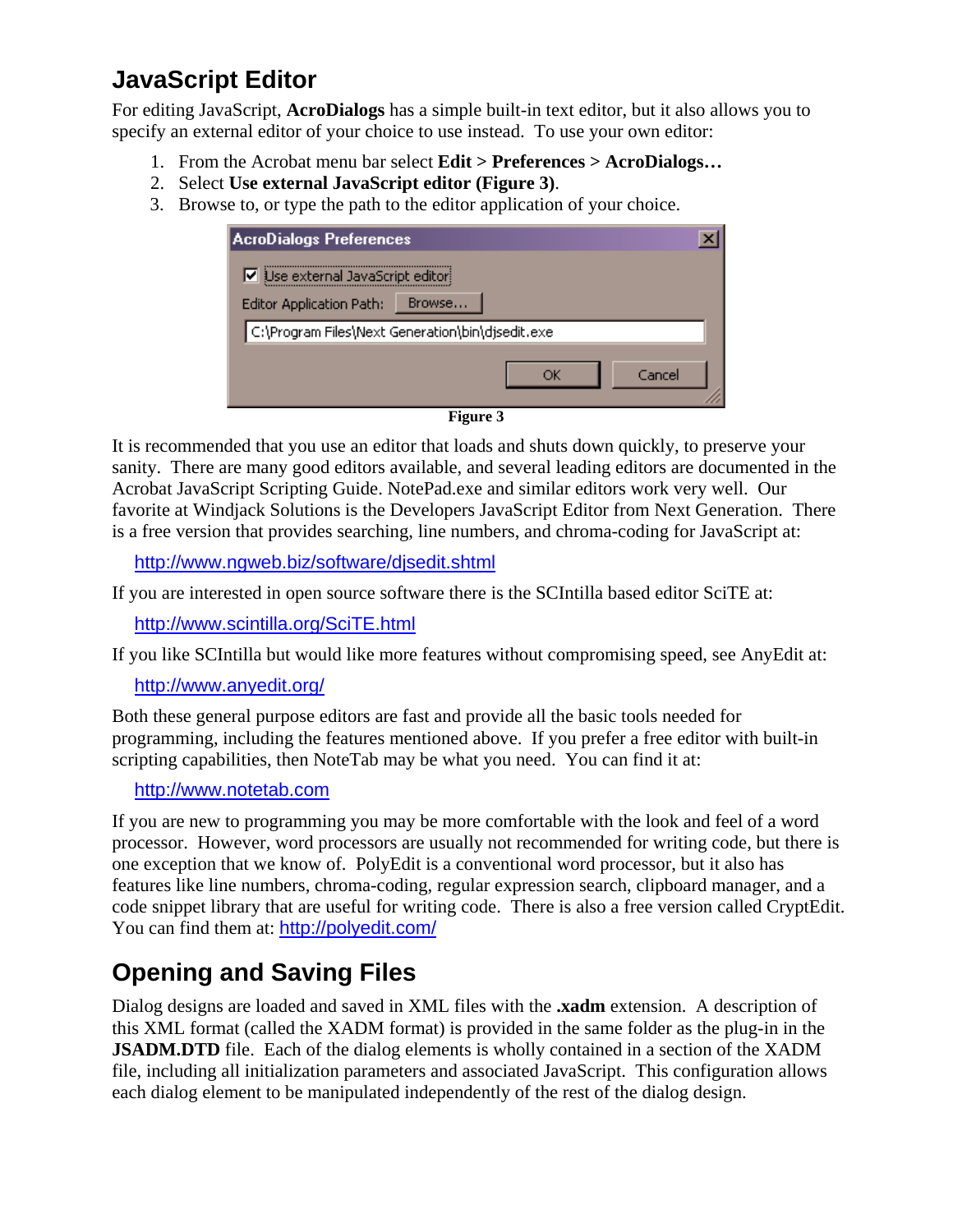<span id="page-9-0"></span>Dialog design files may be loaded from and saved to any location on your hard drive but the preferred location is a sub-folder of the Acrobat global JavaScript's folder called JSADM. Typically the full path to this folder is:

#### **C:\Program Files\Adobe\Acrobat 7.0\Acrobat\Javascripts\JSADM**

The full JavaScript for the dialog is saved in a separate JavaScript (\*.js) file at the same time the XADM (dialog design) file is saved. The code in the JavaScript file can be divided into 3 parts. The top part will contain special variable declarations and *Code Above*. Code Above is a block of JavaScript that's entered from a top level dialog property (see [Special Properties](#page-18-0) in the section: *[Dialog Elements and Their Properties](#page-16-0)*). This top section is followed by the declaration of the Dialog Object Literal. This object will contain variables for each dialog element that contains data and some helper functions, as well as the ordinary members (as described in the Acrobat 7 JavaScript Reference). At the end of the file will be an example of how to use this particular dialog. This example code will feature a variable for each data element on the dialog and code for displaying the dialog and handling its return value.

# **Creating JavaScript Dialogs**

### **Your First Dialog with AcroDialogs**

To create a new dialog design, activate AcroDialogs by clicking on the **button** on the Acrobat **Advanced Editing** toolbar. Now click on the **New** button at the bottom of the AcroDialogs window. Voila, you have a new dialog design.

The **New Dialog** is the starting point for building your own custom dialog. It is created with a set of default elements to help you get started. Most are optional and can be deleted and replaced with other elements. The default elements include two view elements. The top level view is **required** for all dialog designs. In the Design Window it is shown as a grey rectangle just inside the bounds of the dialog. It cannot be selected and other elements cannot be placed outside of it. It forms the root view that contains all other elements. The second view on the New Dialog is shown as a blue rectangle and contains a single Static\_Text element with the words "Put Dialog Controls Here." At the same hierarchy level as the second view element and below it is an ok\_cancel element. Every dialog should have a button for exiting the dialog. If you don't use one of the predefined ok buttons then you will need to create a custom button for this purpose. If you do create a dialog without an exit button then the keystrokes **Alt-F4** will close the dialog.

### **Testing a Dialog**

To immediately test your dialog, click on the **Test** button. **AcroDialogs** generates the full code for the JavaScript dialog and executes it through Acrobat. If there are no errors in the JavaScript, the dialog will be displayed exactly as it will appear when you put it to real use. Because **AcroDialogs** is using Acrobat to execute the full JavaScript code, the dialog will also function exactly like it will in real use.

It's possible for you introduce errors into the dialog JavaScript when you edit certain dialog element properties. Most often these are properties that represent JavaScript code or additional members that are added to the **Dialog Description Object**. In most cases, these errors will be displayed in the console window. You can use **AcroDialogs** with the Console Window open, so do this whenever necessary.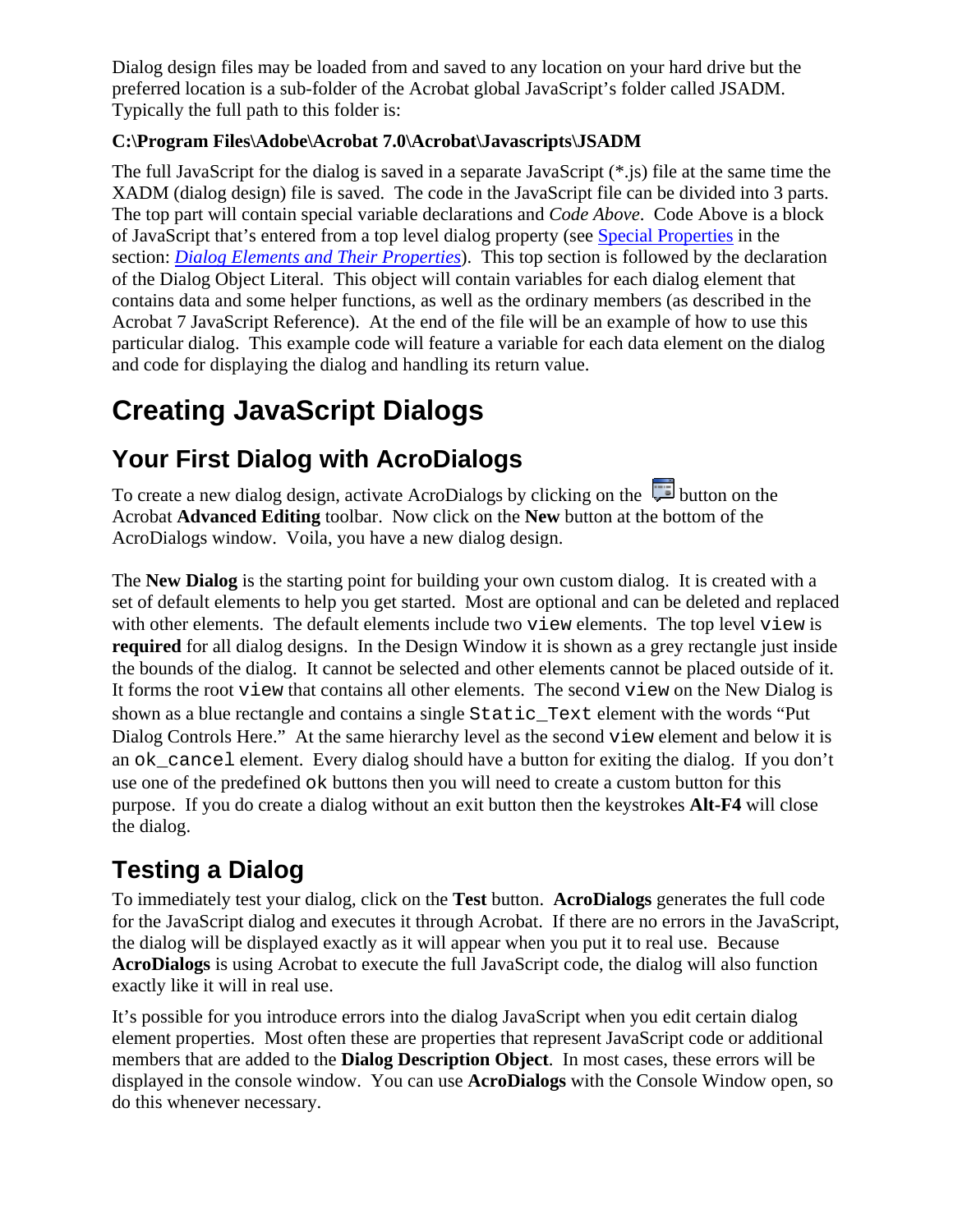### <span id="page-10-0"></span>**Setting Element Properties**

Each element on a dialog, and the dialog itself, have a set of associated properties. These properties are displayed in the **Properties** list when an element is selected on the design view. Create a new dialog and try selecting the dialog and different elements while observing the **Properties** list. Figure 4 shows the list for a newly created dialog, and Figure 5 shows the properties for the static text element on that dialog.

| Property           | Value        |                      | Property    | Value               |
|--------------------|--------------|----------------------|-------------|---------------------|
| type               | Dialog Box   |                      | type        | static_text         |
| target_id          |              |                      | item id     | stat                |
| name               | JSADMDlg1    |                      | name        | Put Dialog Controls |
| title              | JSADM Dialog |                      | next tab    |                     |
| first_tab          |              |                      | width       |                     |
| width              |              | ь                    | height      |                     |
| height             |              |                      | char width  | 15                  |
| char_width         |              |                      | char_height |                     |
| char_height        |              |                      | alignment   | align_fill          |
| align_children     |              |                      | font        | dialog              |
| commit             | <b>NONE</b>  |                      | bold        | false               |
| destroy            | <b>NONE</b>  |                      | italic      | false               |
| validate           | <b>NONE</b>  |                      | multiline   | false               |
| code_above         | <b>NONE</b>  |                      | action      | <b>NONE</b>         |
| extra init         | <b>NONE</b>  |                      | init data   | <b>NONE</b>         |
| additional members | <b>NONE</b>  | $\overline{\bullet}$ |             |                     |



(Static Text Properties)

Notice that both lists contain some common properties. The first property will always be the type attribute. It indicates the element type and it is the only property that cannot be edited. All other properties can be edited by clicking on the item in the list. Any property that contains plain, single line text (name, item\_id, etc.) can be edited in place. For properties which have to be selected from a list of options (bold, italic, alignment, etc.) a drop down list is provided. Other properties like the init\_data for a list, multi-line text, and image data require a special data entry mechanism. For these properties a button will appear to the right of the property on the list. Pushing the button will activate whatever mechanism is necessary for entering the required data.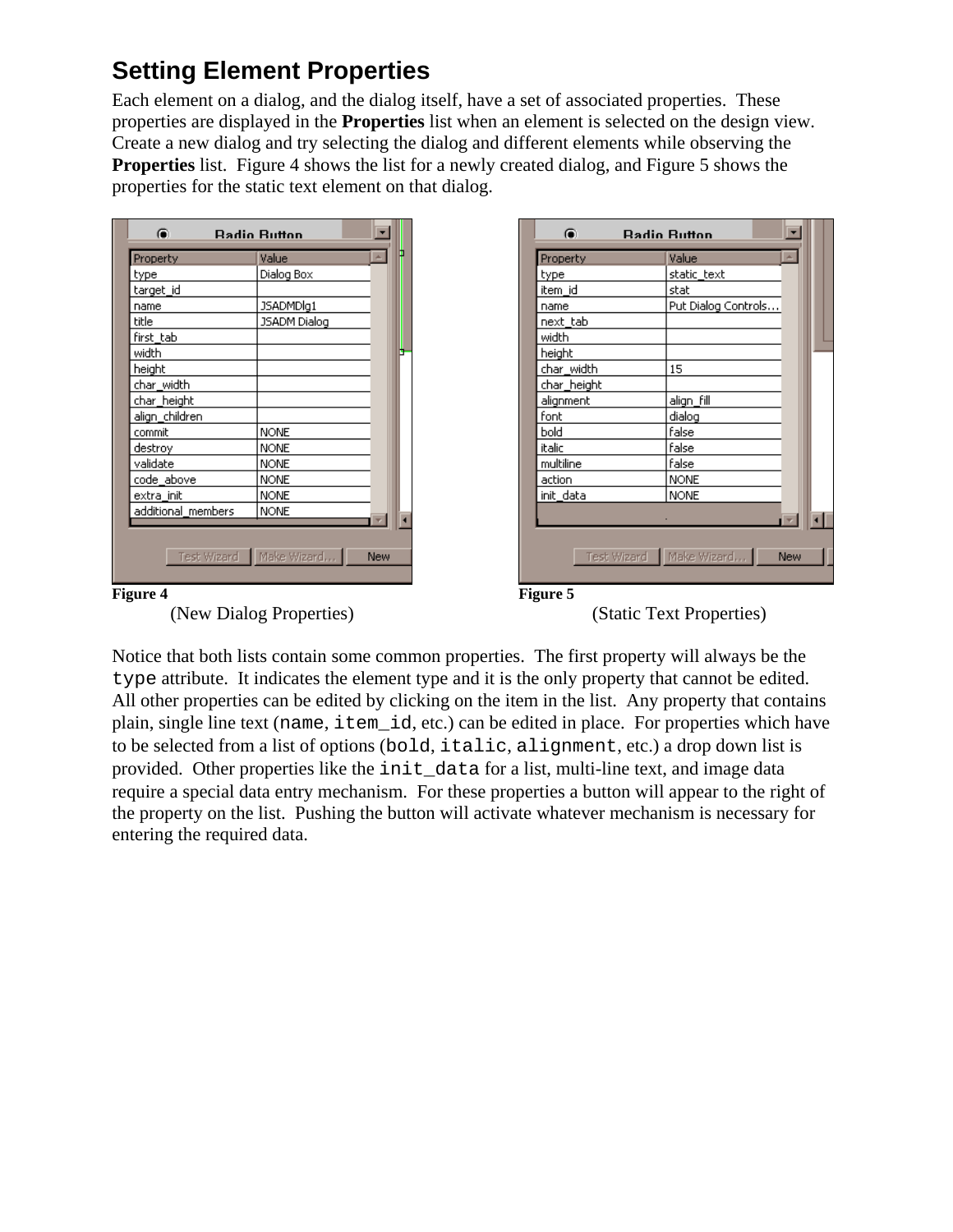### <span id="page-11-0"></span>**Adding elements**

Elements are added to the dialog design from the **Dialog Element Palette**. Select an item from the palette and use the cursor to drag and drop it onto the dialog. The location where the element will be inserted into the design is shown with an insert bar.



**Figure 6** 

(Adding an **Edit Box** to the Dialog Design, horizontal reddish Insert Bar shows the insert location)

### **Moving Elements**

An element already on a dialog design can be moved to any other location on the dialog by dragging and dropping with the cursor. A green rectangle is drawn around an element when it is selected. When the cursor is over this area it will change to  $\uparrow$  to indicate the element can be moved. The selection rectangle moves with the mouse drag, and an insert bar shows where the element will be moved to.

| *JSADMDlg2                                             |   |
|--------------------------------------------------------|---|
| <b>JSADM Dialog</b>                                    | ۸ |
| Ω<br>о<br>п<br>ò<br>п<br>Put Dialog Controls HBre<br>о |   |
| 0k<br>Cancel                                           |   |
| Figure 7                                               |   |

(**Edit Box** is moved to above the **Static Text Box**)

Selecting and moving a **View** element also moves all of the elements contained in the view.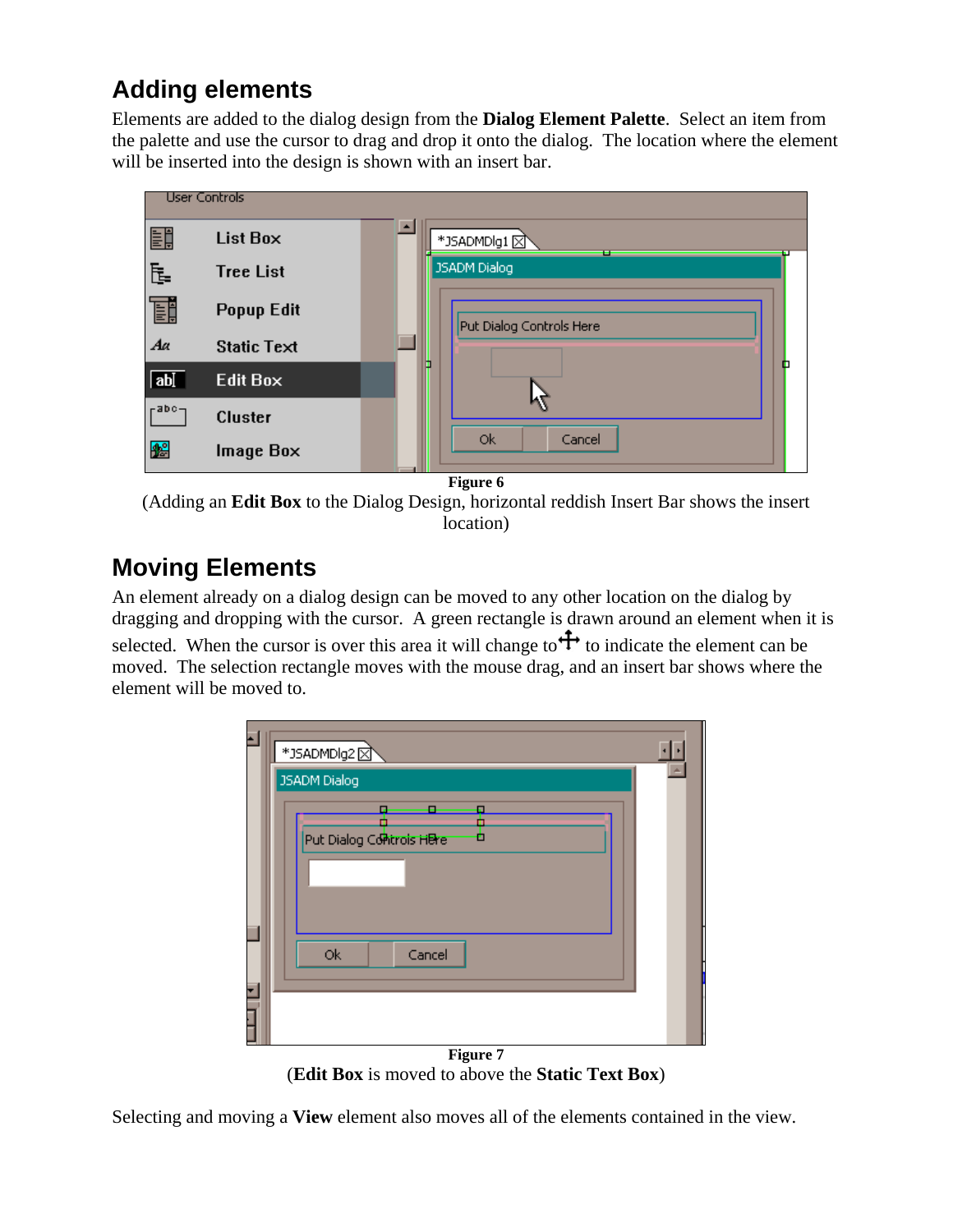#### <span id="page-12-0"></span>**Resizing Elements**



The selection box has 8 gripper squares for resizing. Moving the cursor over one of these squares will change the cursor to indicate the direction in which the element can be resized. Resizing an element this way sets the element's width and height properties. The Element's size properties can also be set manually in points or characters, a character is about 10 points. The width and height

properties use points and the char\_width and char\_height properties use characters. If both the character and point properties are set, the largest value is the one most likely to be used. However, there are differences between the element types in Acrobat 6 and 7, and some elements will ignore these parameters if they are less than the minimum size.

If height and width properties are not specified, each element will take on its minimum size. You can remove all of the size properties at once with the **Set Minimum Size** menu item, available on the [Context Menu](#page-7-0) and the [Edit Menu](#page-7-0).

### **Laying Out Complex Element Configurations**

From the section on [Dialog Layout Rules](#page-4-0) we know that dialog elements cannot have absolute placement. Elements have a minimum size and are placed either on top of each other or side by side depending on their alignment attribute. The dialog is then sized to accommodate all the elements. **Views** and **clusters** are elements that can contain other elements. They are used in place of absolute positioning to create complex configurations.

The default **New Dialog (Figure 8)** comes with two **View** elements. The top level view is **required** for all dialog designs. In the Design Window it is shown as a grey rectangle just inside the bounds of the dialog. It cannot be selected and other elements cannot be placed outside of it. It forms the root view that contains all other elements.

The second view on the New Dialog is shown as a blue rectangle and contains a single **Static Text** element with the words "Put Dialog Controls Here." By default the align\_children property of a view or cluster is set to align left which stacks the contained elements on top of one another with their left edges aligned against the left side of the view. Individual elements can also affect their own alignment. Figure 8 shows a change in element alignment (to align\_right) for the **Edit Box** that was added in a previous section.

The align\_children property for the view is set to align\_left. In the absence of a specific element alignment property, all the child elements in a view will inherit the view's align\_children property.

**NOTE:** There is one special exception to the general alignment rules. The ok, ok\_cancel, and ok\_cancel\_other elements are stuck at align\_right. Changing the alignment property on these elements will have no effect on their actual alignment in the dialog.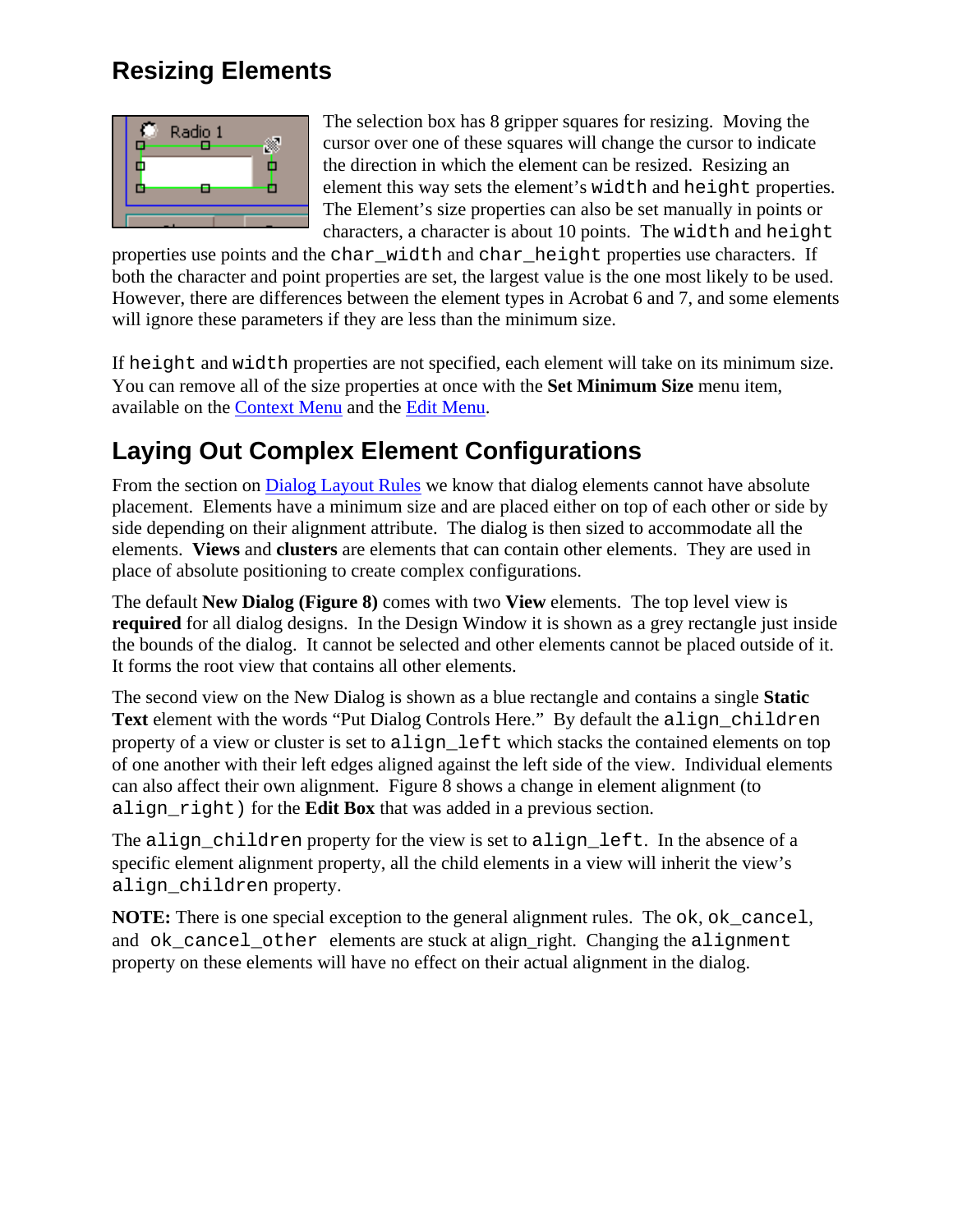|                 | i taalo Dattoll                      |                          |  |
|-----------------|--------------------------------------|--------------------------|--|
| EĦ              | $\overline{\phantom{0}}$<br>List Box | JSADM Dialog             |  |
| <b>Property</b> | $\blacktriangle$<br>Value            | п<br>п                   |  |
| next_tab        |                                      | P<br>Ŧ<br>П              |  |
| variable_Name   |                                      | o<br>۰<br>Ξ              |  |
| width           |                                      | Put Dialog Controls Here |  |
| height          |                                      |                          |  |
| char_width      | 8                                    |                          |  |
| char_height     |                                      |                          |  |
| alignment       | align_right                          |                          |  |
| font            | None                                 | Ok.<br>Cancel            |  |
| bold            | align_left                           |                          |  |
| italic          | align_right                          |                          |  |
| multiline       | align_center                         |                          |  |
| readonly        | align_top                            |                          |  |
| password        | align_fill                           |                          |  |
| numeric         | align_distribute                     |                          |  |
| PopupEdit       |                                      |                          |  |
| SpinEdit        | align_row                            |                          |  |
| action          | alignoffscreen                       |                          |  |

**Figure 8** 

There are 8 possible alignment values

| Type             | Group Arrangement (align_children) | Individual Elements (alignment)    |
|------------------|------------------------------------|------------------------------------|
| align_left       | <b>Stacked Vertically</b>          | Horizontal Left Alignment          |
| align_right      | <b>Stacked Vertically</b>          | Horizontal Right Alignment         |
| align_center     | <b>Stacked Vertically</b>          | <b>Horizontal Center Alignment</b> |
| align_top        | Side by Side, Horizontal           | Vertical Top Alignment             |
| align_fill       | <b>Stacked Vertically</b>          | Element expands horizontally to    |
|                  |                                    | fill extra space                   |
| align_distribute | Side by Side, Horizontal           | Elements are spaced evenly across  |
|                  |                                    | the width of the container         |
| align_row        | Side by Side, Horizontal           | <b>Vertical Center Alignment</b>   |
| align_offscreen  | Elements overlaid on top of one    | Top Left Alignment                 |
|                  | another                            |                                    |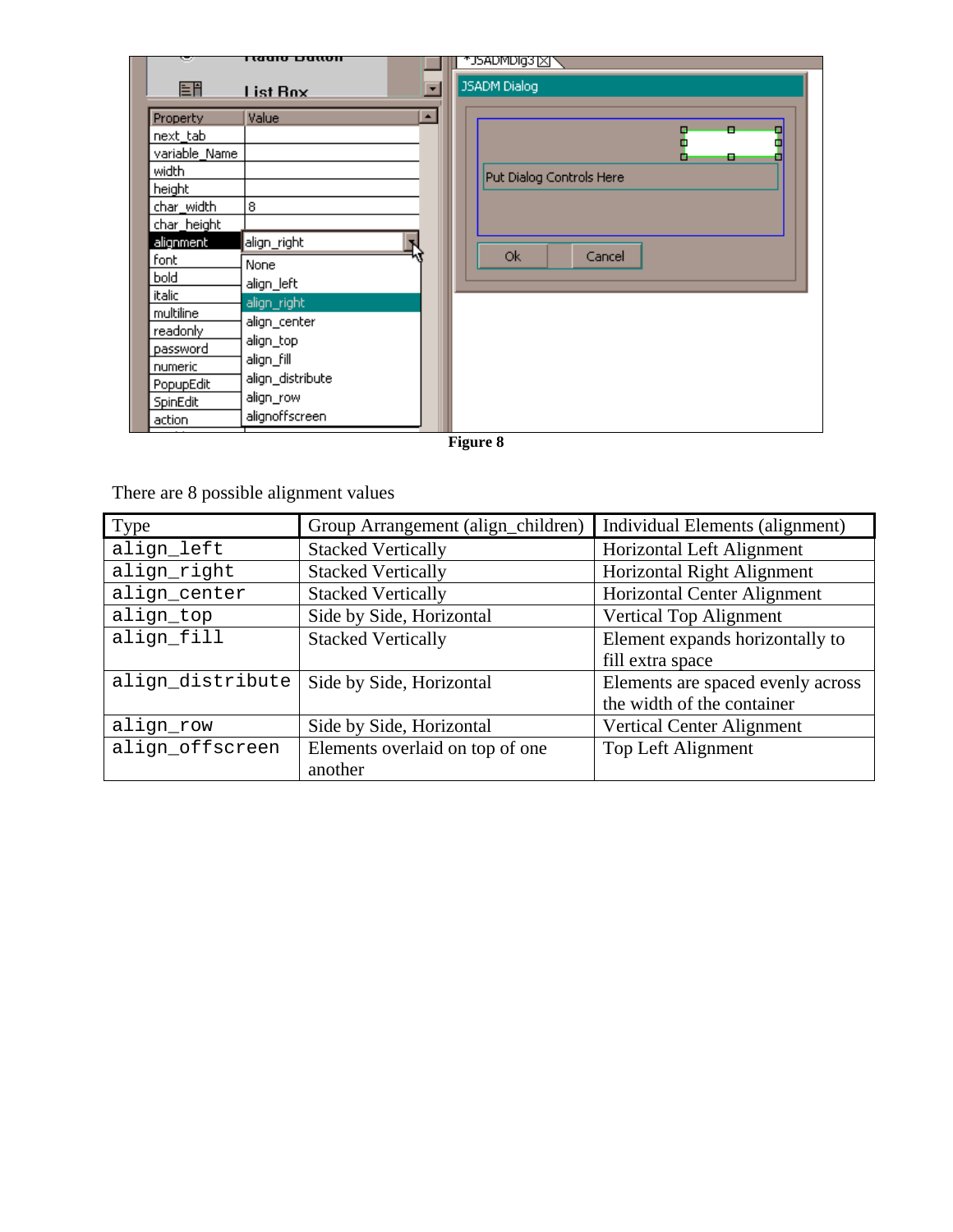#### <span id="page-14-0"></span>**Labeled Edit Box**

Labeled **Edit boxes** are a common example of grouping elements for alignment purposes. In the following example a label is placed to the left of an **Edit Box**.

- 1. Start by creating a new dialog design.
- 2. Select the default Static\_Text element (the one that has the text "Put Dialog Controls Here"). Change the name property to "First Name:"
- 3. Add an **Edit Box (**edit\_text**)** element to the **View**. Place it under the Static\_Text element.
- 4. Change the align\_children property of the **View** to align\_row. The alignment of the elements in the Design Window should change instantly.
- 5. Clear the char\_width, char height, width, and height properties of the view and **Edit Box** elements.
- 6. Click the Test button to view the dialog.

The dialog should now look like Figures 9 and 10:

| *JSADMDlg5                                                       |                                   |
|------------------------------------------------------------------|-----------------------------------|
| <b>JSADM Dialog</b>                                              | JavaScript Window                 |
| □<br>п<br><b>First Name:</b><br>□<br>o<br>о<br>о<br>Cancel<br>0k | First Name:<br>Cancel<br>ОК       |
| ш<br>Figure 9                                                    | <b>Figure 10</b><br>(Dialog Test) |
| (Design View)                                                    |                                   |

To create a series of labeled fields, copy the **View** that contains the other fields from the rightclick context menu. Then paste it back into the dialog. **NOTE:** Be sure to give each copy a unique item\_id property (must be 4 characters or less). This property identifies the dialog element. If you have two elements with the same name, the first one will always be chosen for dialog operations over the second one.



| JavaScript Window  |  |  |
|--------------------|--|--|
| <b>First Name:</b> |  |  |
| Last Name:         |  |  |
| Address:           |  |  |
| Cancel<br>OK       |  |  |
|                    |  |  |
| Figure 12          |  |  |
| (Dialog Test)      |  |  |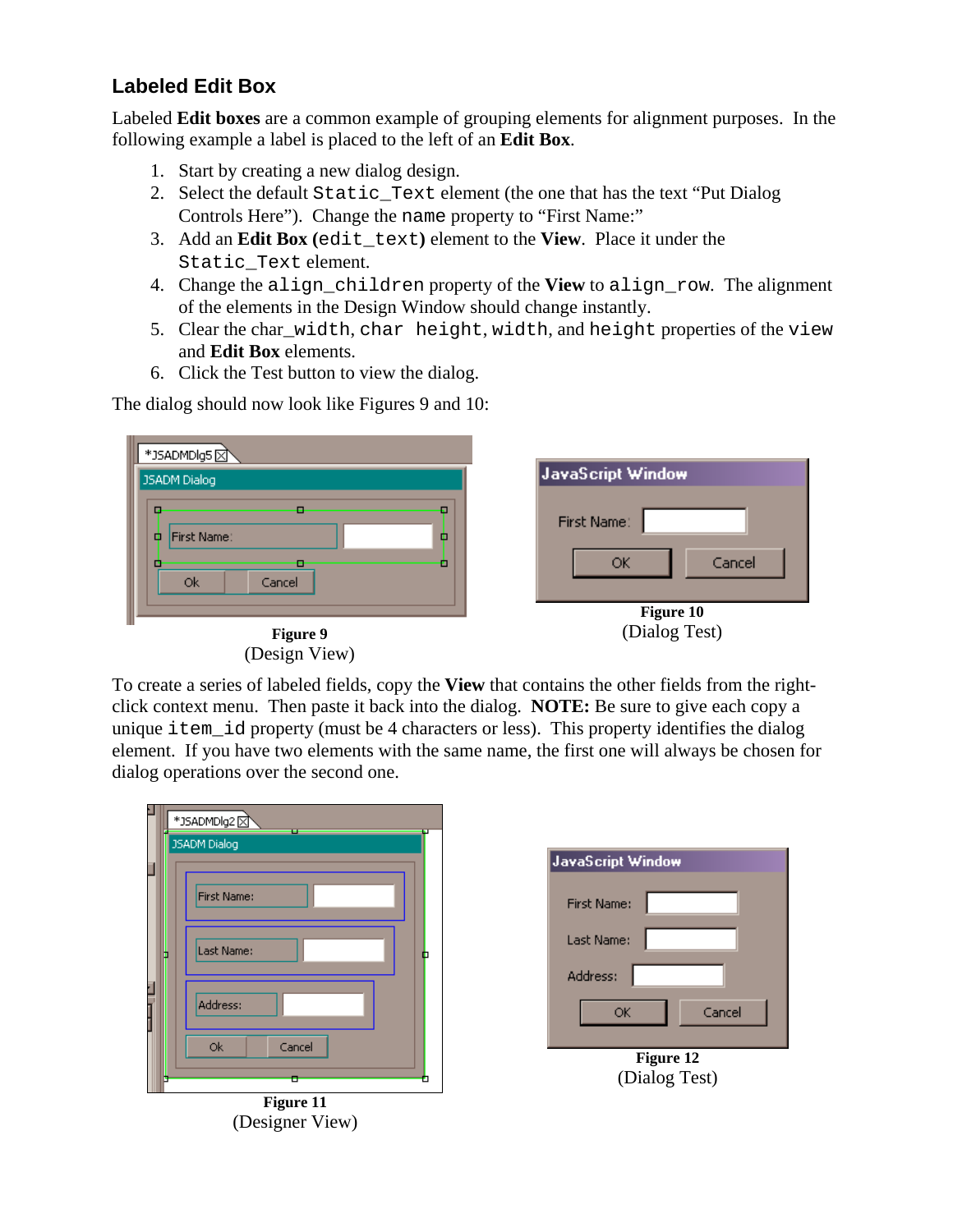#### <span id="page-15-0"></span>**Radio Button Cluster**

Another good example of element grouping is the use of **radio buttons**. Typically these are grouped in a **Cluster** element. A **Cluster** element (Figure 13) draws a line around its contents and has a label so it forms a distinct unit on the dialog.

- 1. Start by creating a new dialog design.
- 2. Delete the default view element. This action should delete both view and the static\_text elements.
- 3. Add a cluster element to the dialog design.
- 4. Insert three radio elements into the cluster.
- 5. The design view should now look like Figure 13.

|                            | *JSADMDlg3          |                                                   |  |  |  |  |
|----------------------------|---------------------|---------------------------------------------------|--|--|--|--|
|                            | <b>JSADM Dialog</b> |                                                   |  |  |  |  |
|                            |                     | ∙Cluster 1<br>C Radio 1<br>C Radio 2<br>C Radio 3 |  |  |  |  |
|                            | Ok<br>Cancel        |                                                   |  |  |  |  |
|                            |                     |                                                   |  |  |  |  |
| Figure 13<br>(Design View) |                     |                                                   |  |  |  |  |

But what if you want two columns of buttons? You can create this arrangement by grouping the **radio buttons** with **View** elements inside the **cluster** (Figures 14 and 15).

- 1. Insert two view elements into the cluster.
- 2. Move all 3 radio **buttons** into the first view element.
- 3. Add three more radio **buttons** into the second view element.
- 4. Select the cluster element and change its align\_children property to align\_top.



**Figure 14**  (Design View)

| JavaScript Window |           |  |  |  |
|-------------------|-----------|--|--|--|
| Cluster 1         |           |  |  |  |
| $\bullet$ Radio 1 | C Radio 4 |  |  |  |
| C Radio 2         | C Radio 5 |  |  |  |
| C Radio 3         | C Radio 6 |  |  |  |
|                   |           |  |  |  |
| Cancel<br>ОК      |           |  |  |  |
| <b>Figure 15</b>  |           |  |  |  |

(Dialog Test)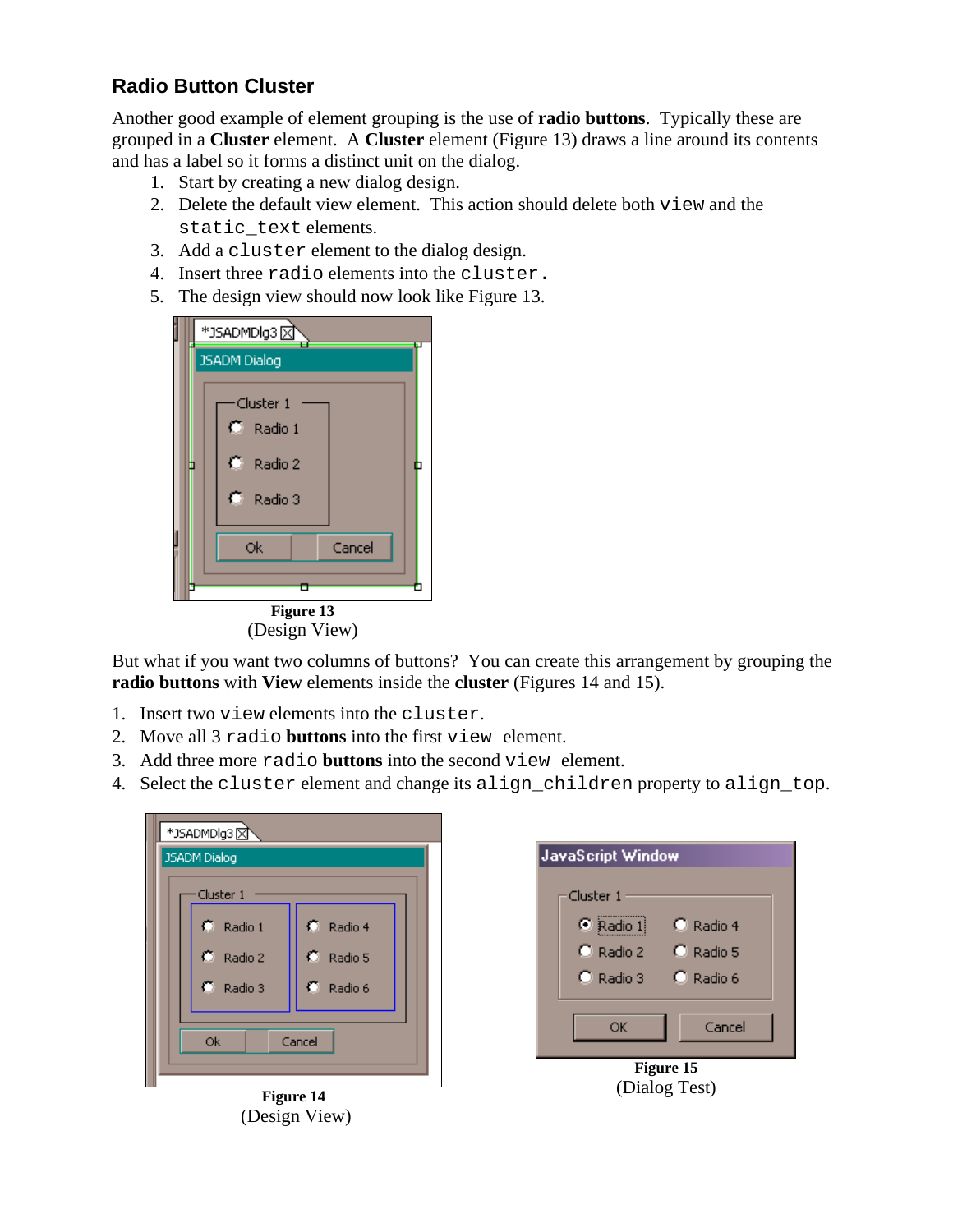### <span id="page-16-0"></span>**Copy/Paste Elements**

The Acrobat plug-in environment is set up in such a way that the typical **Ctrl-c** and **Ctrl-v** key sequences cannot be received by the plug-in window. **Copy** and **Paste** operations are done from either the main **Edit** menu or the **right-click** context menu available in the Design View. These operations copy/paste to/from a local clipboard, not the Windows system clipboard. Once an element is copied to the clipboard it is available for pasting into any dialog design until another element is copied or Acrobat is shut down.

Selecting **Paste** displays a rectangular element outline and the insert bar. The element is placed on the dialog design into the location indicated by the insert bar when the user clicks the left mouse button.

### **User Elements**

AcroDialogs keeps a list of **User Elements** in an XML file in the plug-in folder (UserControls.xml). You can copy any element or any group of elements to this list for later use. Controls for using the **User Element List** are provided on both the main **Edit** menu and the **right-click** context menu.

- Copy to User List Asks the user to name the entry then adds the currently selected element to the **User Element List**. If the element is a container, all the contained elements are also copied.
- **Paste from User List** Displays a list of **User Elements** from which to choose for pasting onto the dialog design. When an item is selected, the insertion bar is displayed for selecting a placement location. A left-click places the element.
- **Remove from User List** On the main **Edit** menu only. Displays a list of User Elements. The selected item is removed from the **User Element List**.

**AcroDialogs** includes 2 **User Elements**, a Paper Size control and a Page Range control. Both are composed of several elements in a complex configuration.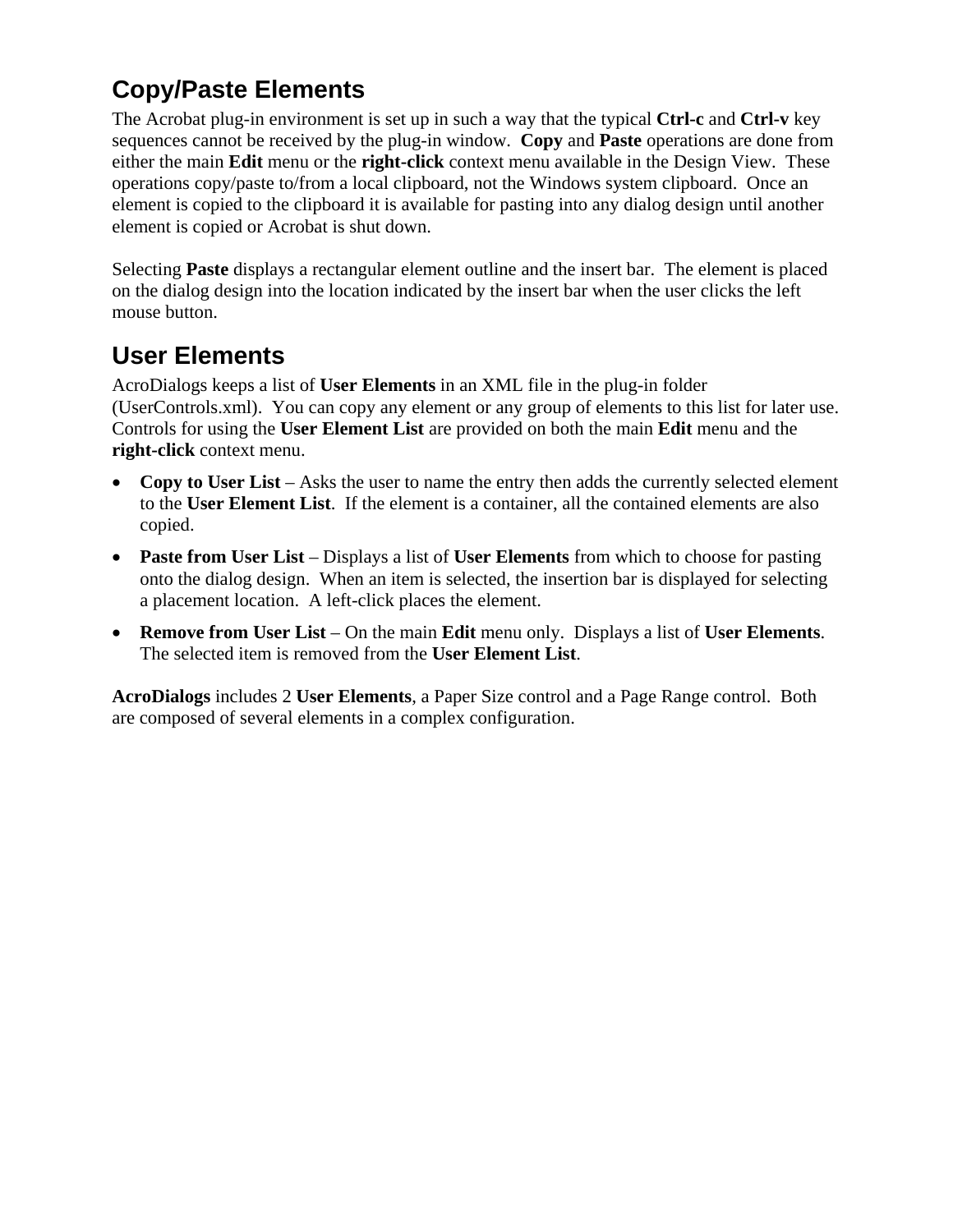# <span id="page-17-0"></span>**Dialog Element Properties**

Most of the properties listed for each element are the same as those shown in the Acrobat JavaScript Reference, but there are a few properties in the list that are specific to **AcroDialogs**. These properties are included to cover various aspects of dialog design so you should never have to manually edit the dialog JavaScript code before final use.

### **JavaScript Properties**

These are all the properties that can be included in the **Dialog Object Literal** and are listed in the Acrobat JavaScript Reference. All elements share some common properties like type and size attributes. There are several other properties shared by most of the element types, like name and item id. Some properties are specific to a particular element type, like the password property for an edit\_text element. There are also some property compatibility differences between Acrobat 6 and 7.

Most of these properties have obvious functions and/or are well explained in the JavaScript Reference, but there are a few properties, like the size properties discussed in [Resizing Elements](#page-12-0), that need more explanation.

#### **Using Font Properties**

The bold and italic properties are defined for every element type that can display text. These properties work only if the font property is set to palette.

#### **Radio Button Properties**

Radio buttons are fundamentally different from other controls because they act as a group, rather than individually. The group\_id is provided as a way for Acrobat to determine which radio buttons are associated with each other. All radio buttons with the same group\_id will act together. Acrobat 6 is a bit more lenient than 7 on this score and will group buttons that don't have this property set, while Acrobat 7 will leave them ungrouped. For this reason **AcroDialogs** will force this value to GRP1 if it is not set.

#### **Tabbing**

The focus on individual dialog elements can be changed with the **tab** key, both in design mode and at run time. By default, the first element in the Dialog description is the active element on dialog startup. Pushing the **tab** key changes the focus to the next element in the Dialog description and so on.

In design mode the order is fixed, but the runtime tabbing order can be controlled with the following properties:

first\_tab – Dialog Property List next\_tab – Element Property List, applies only to elements that can receive the focus.

Each of these parameters should be set to the item\_id of an element on the dialog that can receive the keyboard focus. If first\_tab is set, then next\_tab must also be set in each element that will be in the tabbing order. If first tab is not set then setting next tab doesn't do anything. Here again, Acrobat 6 is more forgiving than Acrobat 7. Acrobat 6 will automatically tab to elements that do not have next\_tab set, or have it set to a non-existent item id. Acrobat 7, on the other hand, follows the tabbing order verbatim and will ignore elements that are not set up correctly.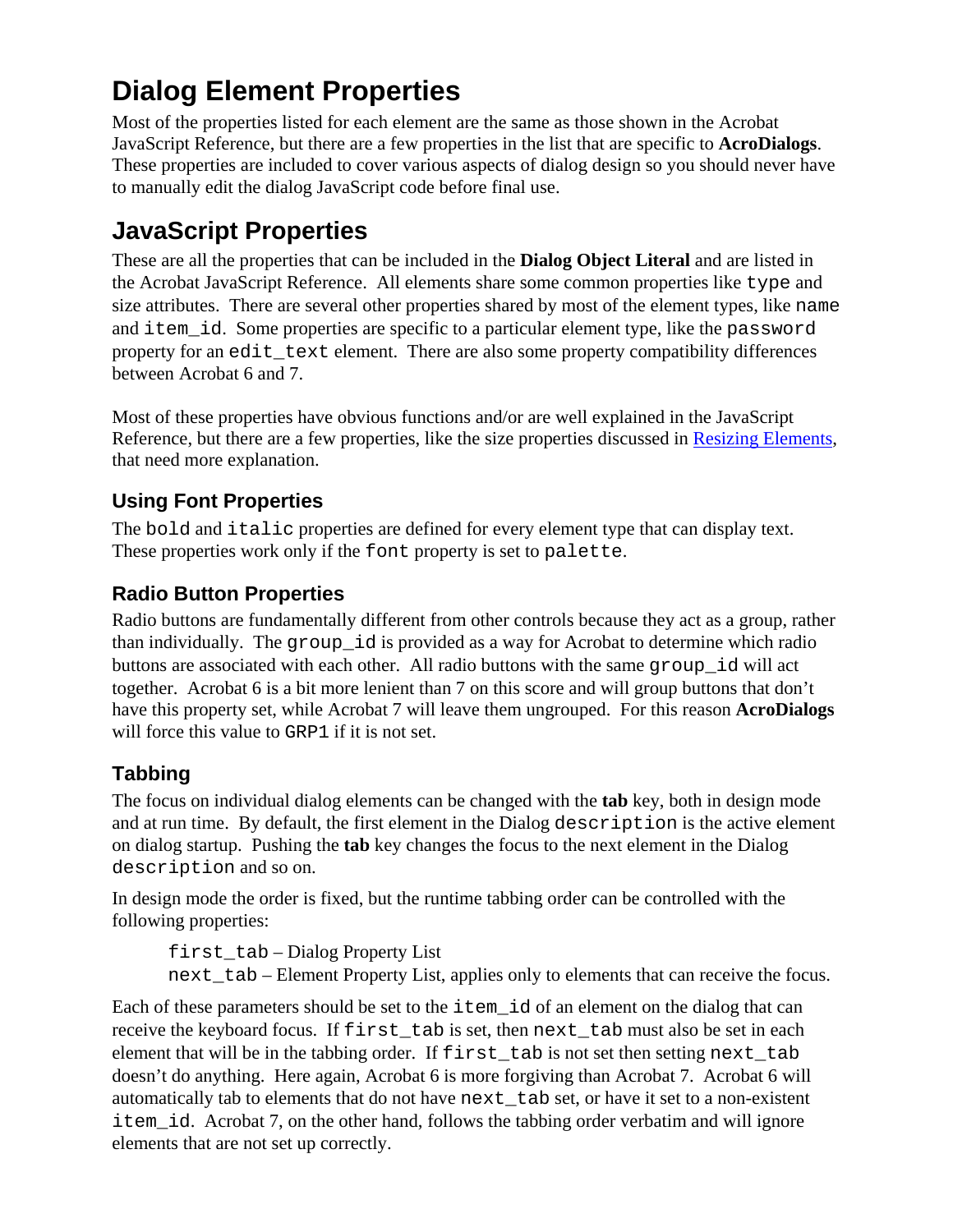#### <span id="page-18-0"></span>**Hot Keys**

Several dialog elements can be set up so a single keystroke will activate the control. This is called a **Hot Key**. Hot keys can only be used with active elements that have a name property, the button, radio, and check\_box elements. To give one of these element types a **Hot Key** simply place an ampersand (&) in the name text. The character following the ampersand is now the **Hot Key** for that element. **Hot Key**s are **case insensitive** so pressing the key with no other modifier keys will now activate the control.



Notice that the **Hot Key** for the control is underlined in Figure 17 (the underlining of HotKeys does not show up in Acrobat 6 but the Hotkey still works). The **Hot Key** defined for the cluster element has no effect even though it shows up in the final dialog.

### **Special Properties**

These are all the properties that have a special purpose in the **AcroDialogs** tool and do not appear directly in the **Dialog Object Literal**. They are divided into two groups: Dialog Properties and Element Properties.

#### **Dialog Properties**

These properties all appear on the dialog property list and affect the top level of the **Dialog Object Literal** in the dialog JavaScript.

- **title:** Text displayed on the title bar. Actually the name property for the description entry in the dialog object.
- **name:** (required) The variable name used for the dialog object in the JavaScript code.
- **commit:** The dialog's commit function, called when the **Ok** button is pressed.
- **destroy:** The dialog's destroy function, called when the dialog is destroyed (closed).
- **validate:** The dialog's validate function, called when any element data is modified. Returning false rejects the data change.
- **code above:** This is JavaScript code that is placed above the **Dialog Object Literal** declaration so that it executes before any other dialog box code.
- **extra init: AcroDialogs** automatically creates an init function for the dialog object based on the individual element initialization values. This is code that is placed after the automatic initializations so it is the last thing executed in the init function.
- **additional members:** List of member objects that will be added to the top level of the **Dialog Object Literal**. Data is copied verbatim from this list into object member definitions so illegal characters or badly formed JavaScript may cause exceptions.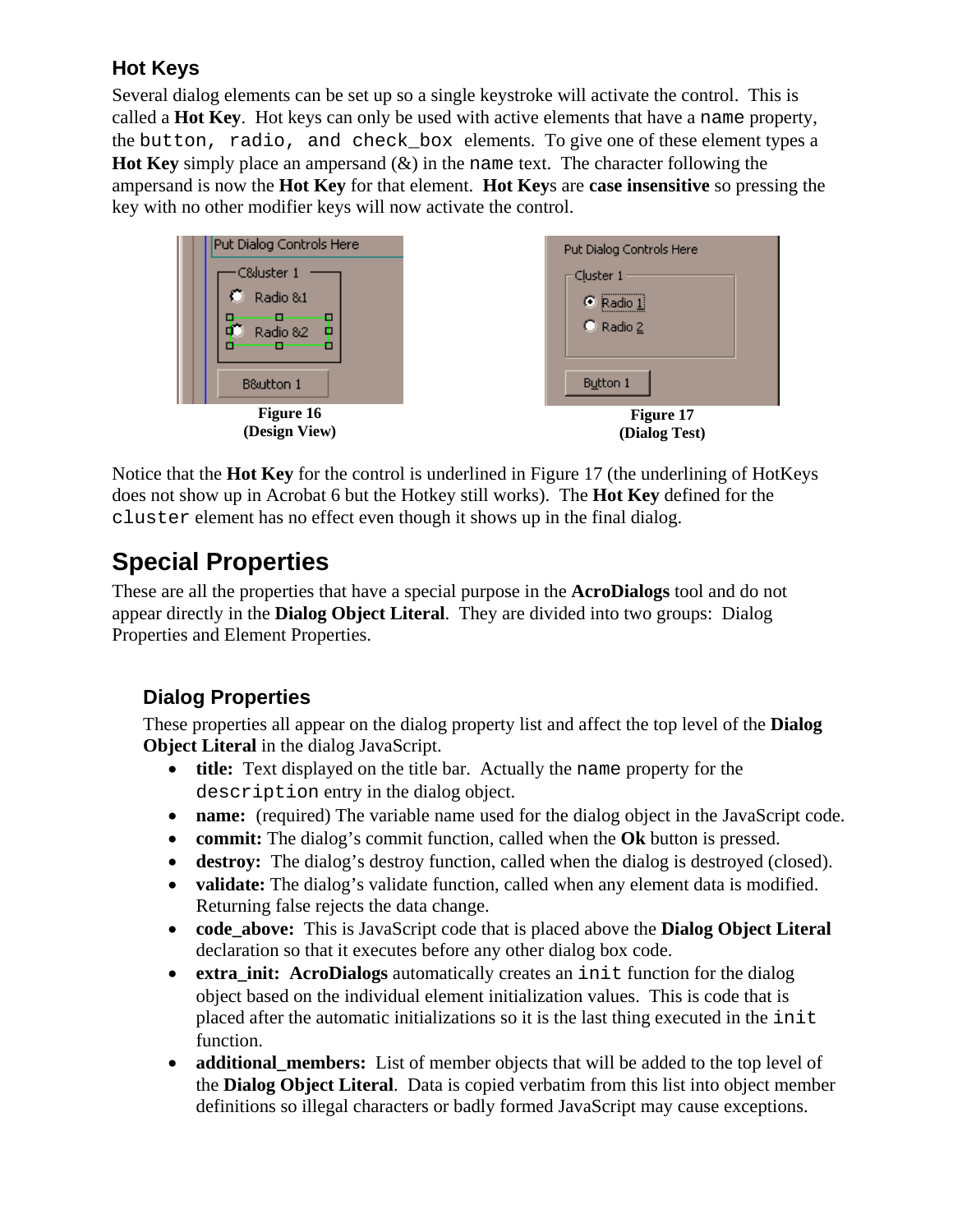#### <span id="page-19-0"></span>**Element Properties**

These properties appear in the lists of those element types they apply to. They can affect the Dialog Object Literal at the top level or at the element level.

- **variable Name:** Available on data elements only. A top level member of the **Dialog Object Literal** that represents the value of the element. For use by code that uses the **Dialog Object Literal**, not for code used inside a dialog. This variable is used to initialize a dialog box element on startup and then to save the element value when the dialog is closed.
- **action:** Many of the different element types can execute some JavaScript when they are clicked on. This property is used to enter this code. The code is used to create a member function at the top of the **Dialog Object Literal**. The element's item\_id property is used as the name for this function.
- **enable:** Initial state of the element. The dialog.enable() function is called on startup from the dialog's init member. This value is used to build an input object for this call.
- **init data:** Available on data elements only. Initial data for the element. The form this data takes is different for each element type. It is used to build the initialization call to the dialog.load() function.
- **image:** Image Element only. This property is used to acquire the image that will be displayed on the element. Images can be selected from any image element on an open PDF, or from an image file. Image data is converted to a hexadecimal string. In the dialog's JavaScript file the image data will appear at the top of the file in a string declaration.
- **ok\_action:** ok, ok\_cancel, and ok\_cancel\_other element types. JavaScript code executed when the **Ok** button is pressed. This code is executed after the commit function.
- **cancel\_action:** ok\_cancel, and ok\_cancel\_other element types. JavaScript code executed when the **Cancel** button is pressed.
- **other action:** The ok cancel other element only. JavaScript code executed when the **Other** button is pressed.
- **ok\_enable:** ok, ok\_cancel, and ok\_cancel\_other element types. Initial state of the **Ok** button.
- **cancel\_enable:** ok\_cancel, and ok\_cancel\_other element types. Initial state of the **Cancel** button.
- **other enable:** The ok cancel other element only. Initial state of the Other button.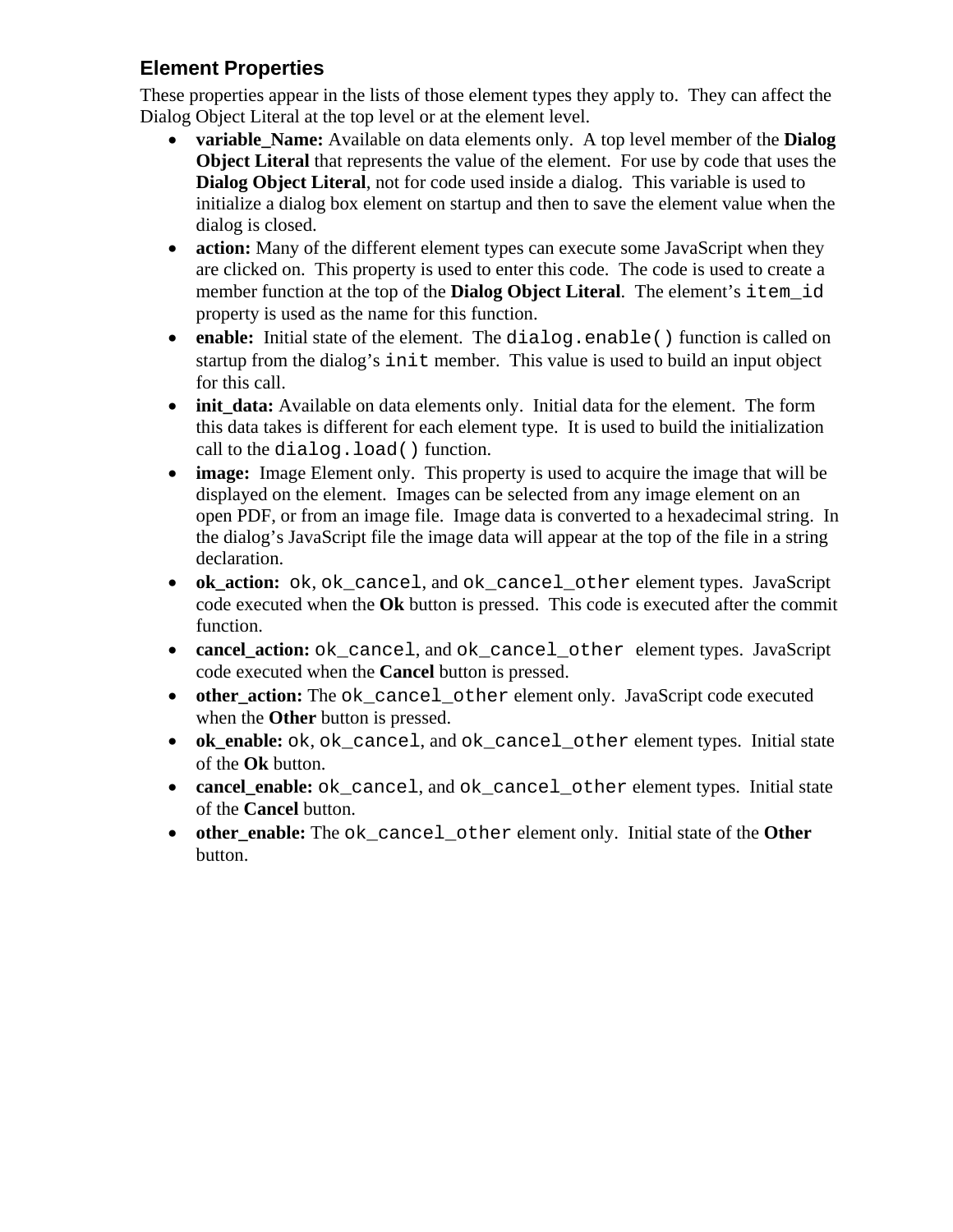# <span id="page-20-0"></span>**Setting and Getting Data from the Dialog**

When **AcroDialogs** generates the dialog JavaScript it adds some extra code to make using the dialog easier. Basically it adds two things: a function for activating the dialog, and member variables for each data element on the dialog. The member variables are for initializing the data elements and capturing the data after the dialog is closed.

At the end of each dialog JavaScript file is a working usage example for the dialog. Figure 18 shows a simple dialog, along with the property list (Figure 19) for the selected element and the example code that appears at the end of its JavaScript file. The dialog contains a single data element, the selected **Edit Box**. The variable name property for this element is set to strData1. This is the variable external code will use to access the data element.



**Figure 18** 

|  | Property      | Value     |
|--|---------------|-----------|
|  | type          | edit_text |
|  | item id       | edt3      |
|  | next tab      |           |
|  | variable_Name | strData1  |
|  | width         | 121       |
|  | height        | 23        |
|  | char_width    | 8         |
|  | char height.  |           |



```
// Example Code 
JSADMDlg3.strData1 = "Hello There"; 
if("ok" == JSADMDlg3.DoDialog()) 
{ 
    console.println("edt3:"+JSADMDlg3.strData1); 
}
```
In this example, the initial value for the edit\_text data element is set in the first line of code.

```
JSADMDlg3.strData1 = "Hello There";
```
JSASMDlg3 is the name of **Dialog Object Literal** and strData1 is the variable that represents the data element. The second line of code activates the dialog with the DoDialog() function and tests the return value when the dialog is closed:

if("ok" == JSADMDlg3.DoDialog())

The dialog generally returns the ID of the button that closed the dialog, either ok or cancel. In Acrobat 7 the dialog function dialog.end(strRtn) closes the dialog and returns the strRtn parameter. This functionality doesn't work properly in Acrobat 6.

The data variable is only set if the dialog was closed with the **ok** button. The new value is retrieved with the same JSADMDlg3.strData1 variable that was used to set it. In the example this value is printed to the console window.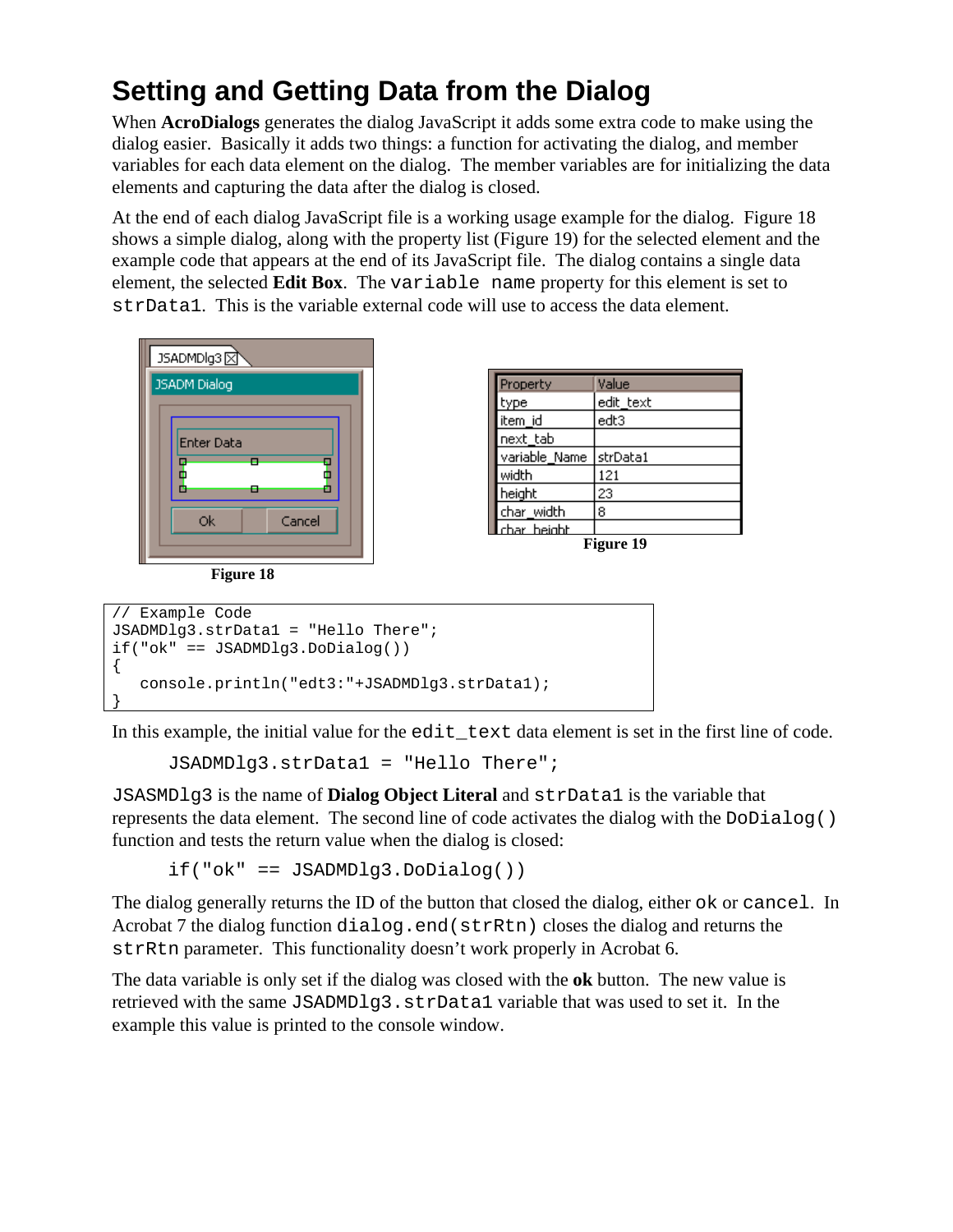<span id="page-21-0"></span>The edit text element can also be used with a numeric value in exactly the same way a string value is used. Other data elements have different data types so their variables are handled differently.

- **Check Boxes** (Boolean value) The variable is set to and returns true/false.
- **Radio Buttons** (String value) The variable is set to and returns the item id of the selected radio button.
- **Popup Edit** (Combo Box), **List Box**, and **Tree List** These are all variations on the basic **List** element. The variable is set to or returns an array of strings representing the path to the selected item. Only the variable for the **Tree List** will contain more than one element.

### **Using Radio Buttons**

Radio buttons require some special attention. They are the only dialog element where a group of them act like a single element. To create a group of radio buttons:

- 1. Create a new dialog design.
- 2. Delete the default static text element.
- 3. Add 3 radio buttons.
- 4. Change the group\_id property of all the radio buttons to Sel1.
- 5. Change the variable\_Name property of the first radio button in the group to strSelect1. Changing this property on any of the other buttons in the group will have no effect. If the variable\_Name property is not set **AcroDialogs** uses the group\_id property to create a variable name.
- 6. Change the init\_data property of the second button in the group to true.

Now we have a dialog with three radio buttons. Unless you changed them, the item\_id's of the buttons are Rad1, Rad2, and Rad3. All the radio buttons are part of the Sel1 group and the second button is the default selection. Save the dialog and look at the example at the bottom of the JavaScript file.

```
JSADMDlg1.strSelect1 = "Rad1"; 
if("ok" == JSADMDlg1.DoDialog()) 
{ 
   console.println("Sel1:" + JSADMDlg1.strSelect1); 
}
```
There is a single variable for the entire radio button group,  $strSelect1$ . It is initialized to the item\_id of the selected button. When the dialog box is closed it returns the item\_id of the selected button in this variable.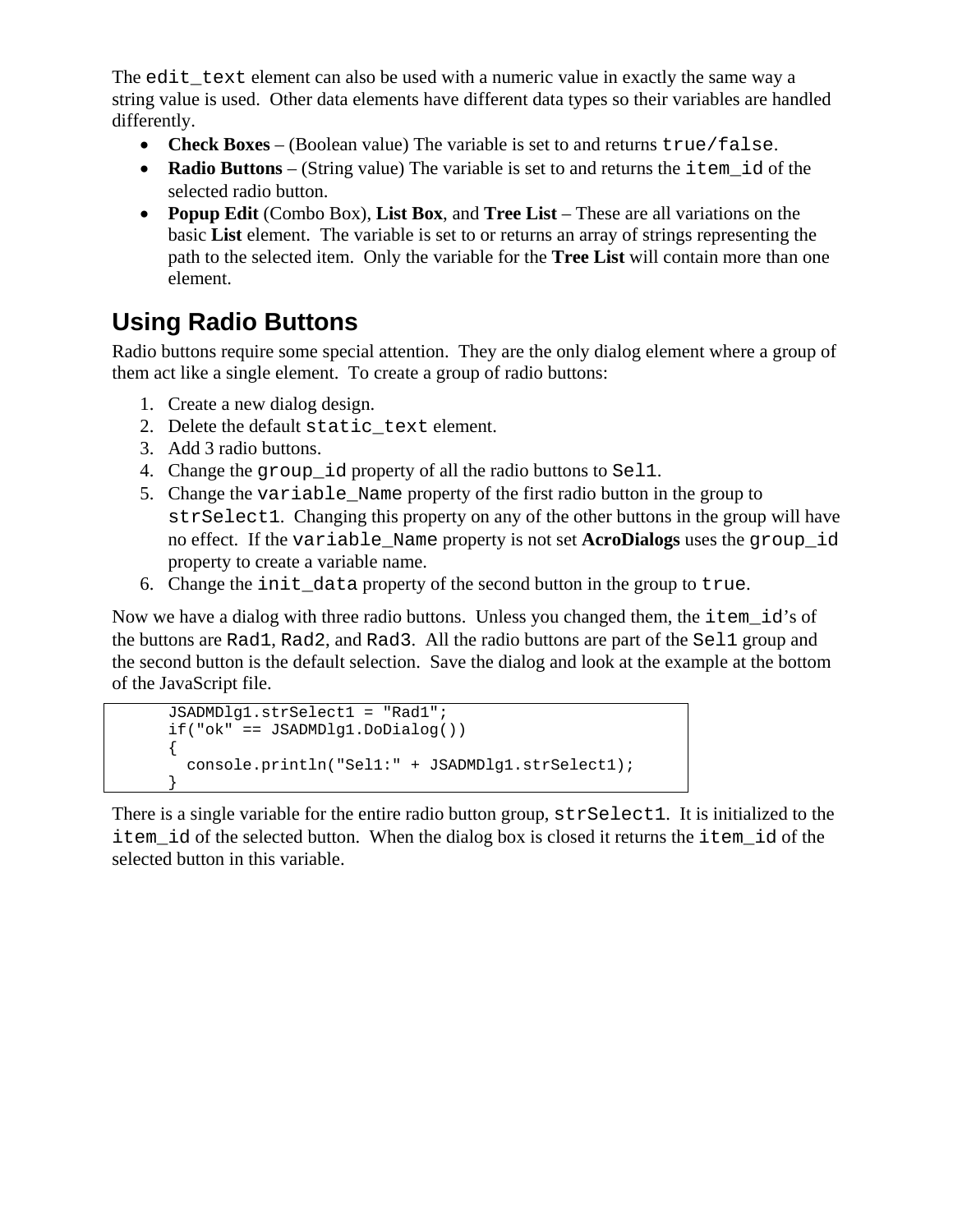### <span id="page-22-0"></span>**Using Lists**

There are three types of list elements: **Popup Edit** (Combo Box), **List Box**, and **Tree List**. While they all look different on the dialog, they all use the same types of data and basic operations. **NOTE:** These lists all have one particularly frustrating feature in common. An entry on the list cannot be selected unless the last character for the text is visible, so lists should be made wide enough to fit the largest string it will display.

#### **List Box Element**

Let's walk through the process of creating and using a list element.

- 1. Create a new dialog design and add a **List Box** element to it.
- 2. Select the **List Box** element.
- 3. Set the variable\_name property to List1Select.
- 4. Select the init\_data property and then press the **Edit…** button.
- 5. The **List Editor** will appear. This editor is for adding list entries. The same editor is used for all the list types and some other things, with small variations in the editor controls.
- 6. To get started press the **Add Sibling** button. Use the **List Entry** dialog (Figure 20) to enter the entry's name and value. The value is only important for code that operates in Acrobat 7. Press **Ok** on the entry dialog.
- 7. Add a couple more entries with the **Add Sibling** Button. Select one of these and press **Set as Default** (Figure 21) to make that entry the default value of the list.
- 8. Select **Ok** to save the list entries, then save the dialog design to a file.



These entries will be used to initialize the **List Box** element. A **List** element is initialized with an object that contains a list of name/value pairs. The "Name" is the visible text that appears on a list entry. The "Value" determines the entry's *selected state*, a positive value for selected and a negative value for unselected. In Acrobat 7 the value can also be used as a list entry ID. In Acrobat 6 the value can only be +1 or -1.

AcroDialogs automatically generates all the list initialization code for you, but it is useful to know how it works in case you want to add your own custom initialization. Below is the **List**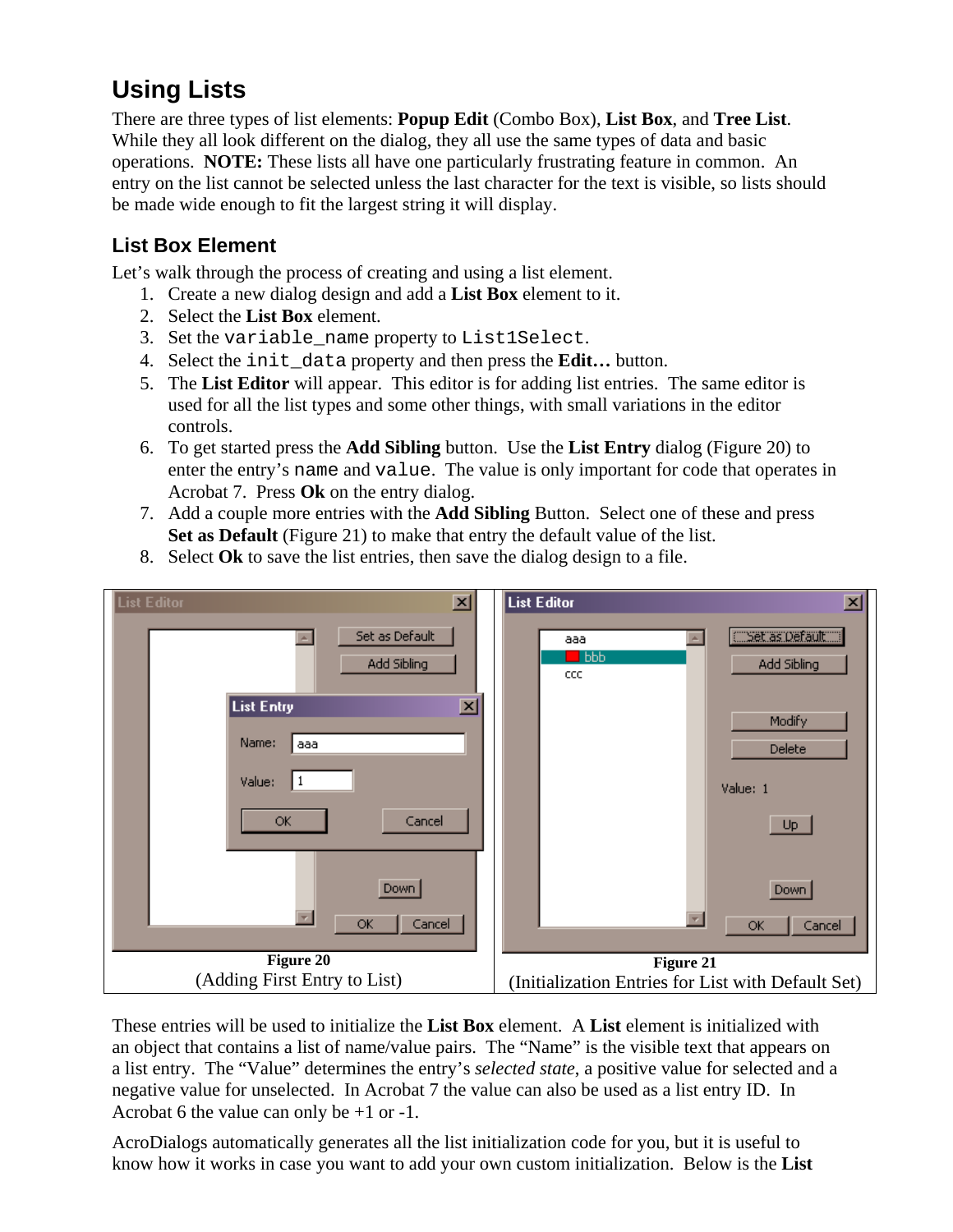**Box** initialization code from the initialize method in the **Dialog Object Literal**:

```
var listlst1 = 
      \{ "aaa": -1, 
         "bbb": -1,
         "ccc" : -1, }; 
     this.SetListSel(listlst1, this.List1Select); 
     var dlgInit = 
       { 
          "lst1": listlst1, 
          "edt1": this.stredt1, 
          "edt2": this.stredt2, 
       }; 
  dialog.load(dlgInit);
```
In the first part of the code the initialization values (entered earlier) are formatted for use with the dialog.load() function and assigned to the listlst1 variable. **AcroDialogs** creates this list without setting a default value, all values are set to -1. The list default value is set separately in the following line.

```
this.SetListSel(listlst1, this.List1Select);
```
this.List1Select is the variable name we assigned to the **List Box** element when it was created.

this.SetListSel() is a function that's automatically added to the **Dialog Object Literal** when a dialog contains a list element. It's a function for setting the default value for a list. You can use this function for your own custom list initialization code (See the extra init property in section [Special Properties\)](#page-18-0).

The variable dlgInit is the actual initialization object for the dialog. It has entries in it for each data element on the dialog. In this case, the dialog also contains two **edit boxes**. Everything up to this point was setup, the actual dialog element initialization takes place in the last line:

```
dialog.load(dlgInit);
```
The Example code at the bottom of the saved JavaScript file shows how to get and set data from the **list** element on the dialog.

```
// Example Code 
JSADMDlg1.stredt1 = "Apples"; 
JSADMDlg1.stredt2 = "Oranges"; 
JSADMDlg1.List1Select = ["bbb"]; 
if("ok" == JSADMDlg1.DoDialog()) 
{ 
   console.println("edt1:" + JSADMDlg1.stredt1); 
   console.println("edt2:" + JSADMDlg1.stredt2); 
   console.println("lst1:" + JSADMDlg1.List1Select); 
}
```


**Figure 22**  (Dialog immediately after initialization)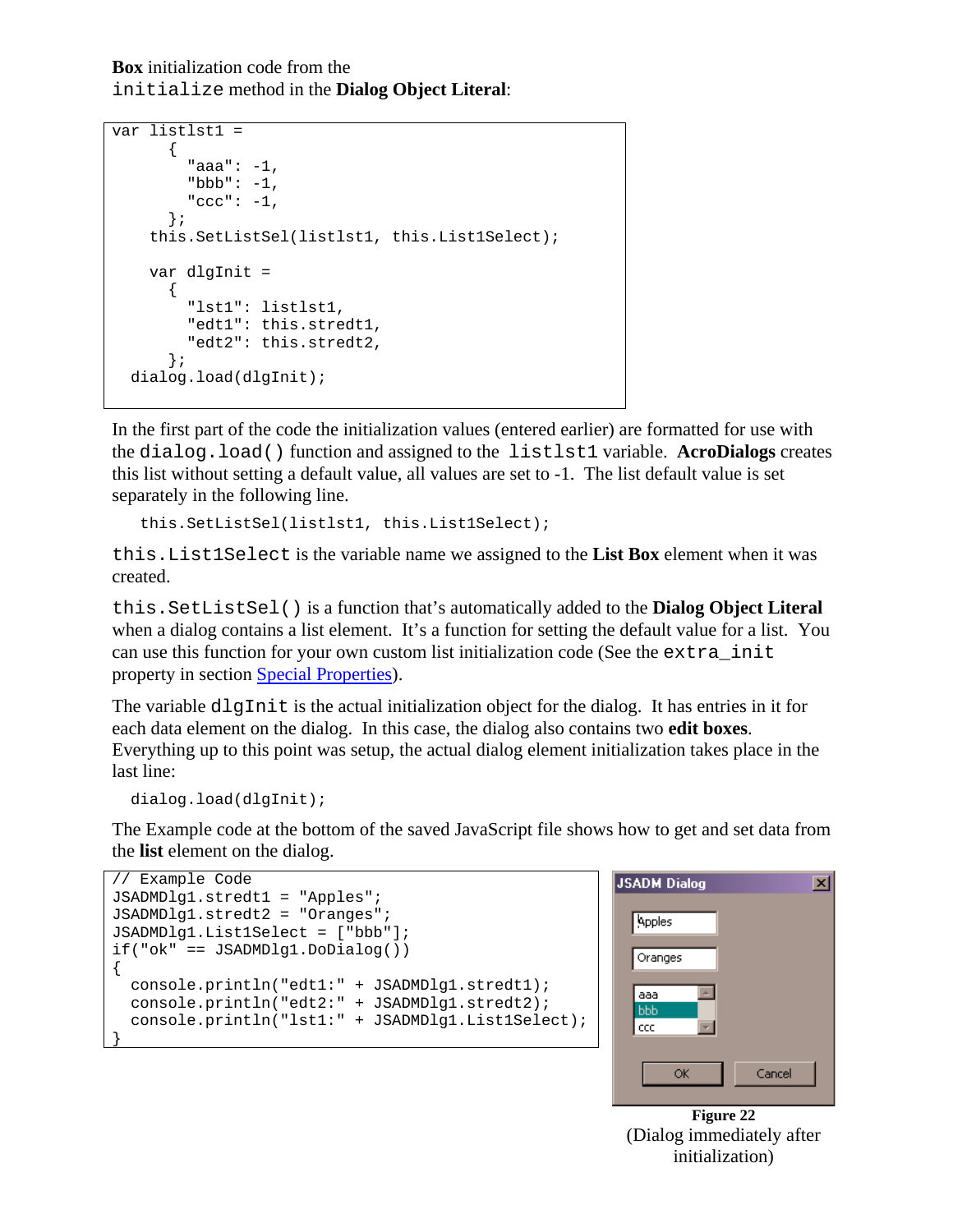#### <span id="page-24-0"></span>**Tree List Element**

We'll use the same process outlined above to create and use a hier\_list\_box (**Tree List**). Tree lists set, display, and return hierarchical data, but are still very similar to regular lists. There are two key differences in the process for entering initialization data and how the tree's value is used. These differences will be discussed in the following steps.

- 1. Create a new dialog design
- 2. Change the dialogs name property to TreeTstDlg.
- 3. Add a **Tree List** element to it.
- 4. Select the **Tree List** element.
- 5. Set the variable\_name property to TreeData.
- 6. Select the init\_data property and then press the **Edit…** button.
- 7. The **Tree List Editor** will appear (Figure 23). This editor is nearly identical to the **List Box** entry editor (Figure 20) except for the addition of a few buttons.
	- a. **Add Child** Adds a child entry to the current selection.
	- b. **Left** Moves the selected entry to its parent's level in the hierarchy.
	- c. **Right** Makes the selected entry a child of the next sibling entry on the list.



(Moving an Entry to a New Location in the Tree, "Larry" is Moved to the Right of "Mo.")

- 8. Add some entries to the list. Make a hierarchy of entries using the **Add Child**, **Left** and **Right** buttons.
- 9. Use the **Set as Default** button to set the default item. In **Figure 24** above **Citrus > Orange > Valencia** is selected as the default value. For purposes of this example, make your selection a similar depth in the hierarchy.
- 10. Select **OK** to save the list entries, then save the dialog design to a file.
- 11. Open the dialog's JavaScript file in your favorite JavaScript Editor.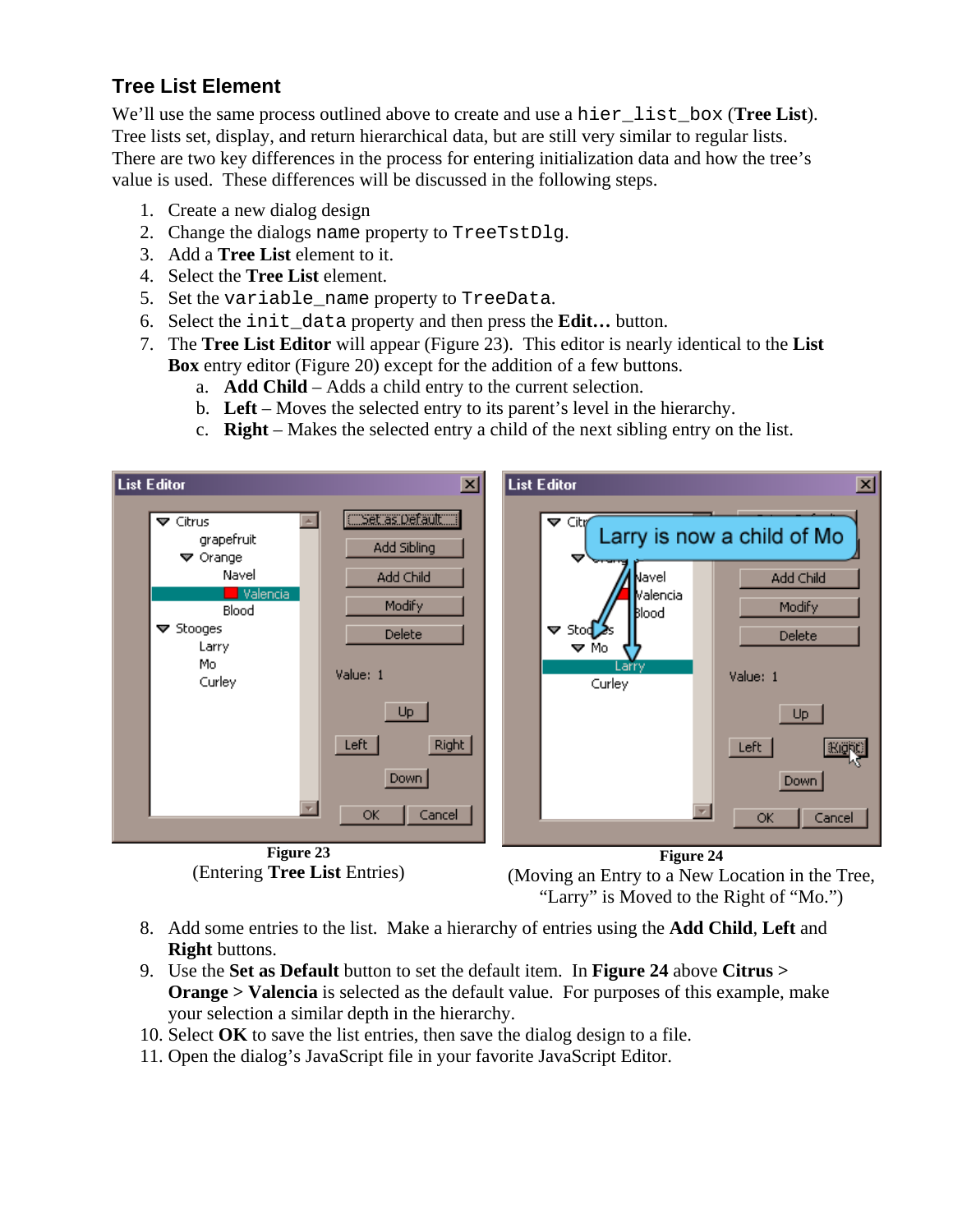The example code at the bottom of the file will look like this:

```
// Example Code 
TreeTstDlg.TreeData = ["Citrus","Orange","Valencia"]; 
if("ok" == TreeTstDlg.DoDialog()) 
    console.println("tre1:" + TreeTstDlg.TreeData);
```
The tree is initialized to its default value with an array of strings. Each string represents one level of the list hierarchy. The selected tree entry returned from the dialog is formatted in exactly the same way. Execute the dialog code with the **Test** button. Select an entry from the tree, and then look at the results in the console window. Try this a few times to get a feel for how it all works.

Figure 25 shows the entry **Stooges > Mo > Larry** being selected. After closing the dialog with the **OK** button, the variable TreeTstDlg.TreeData is set to an array of strings that represent the selection. This array is displayed on the console window as shown below right.



**Figure 25**  (Selecting an Entry on a **Tree List**)

tre1:Stooges,Mo,Larry

(Data Displayed in Console window after dialog is closed)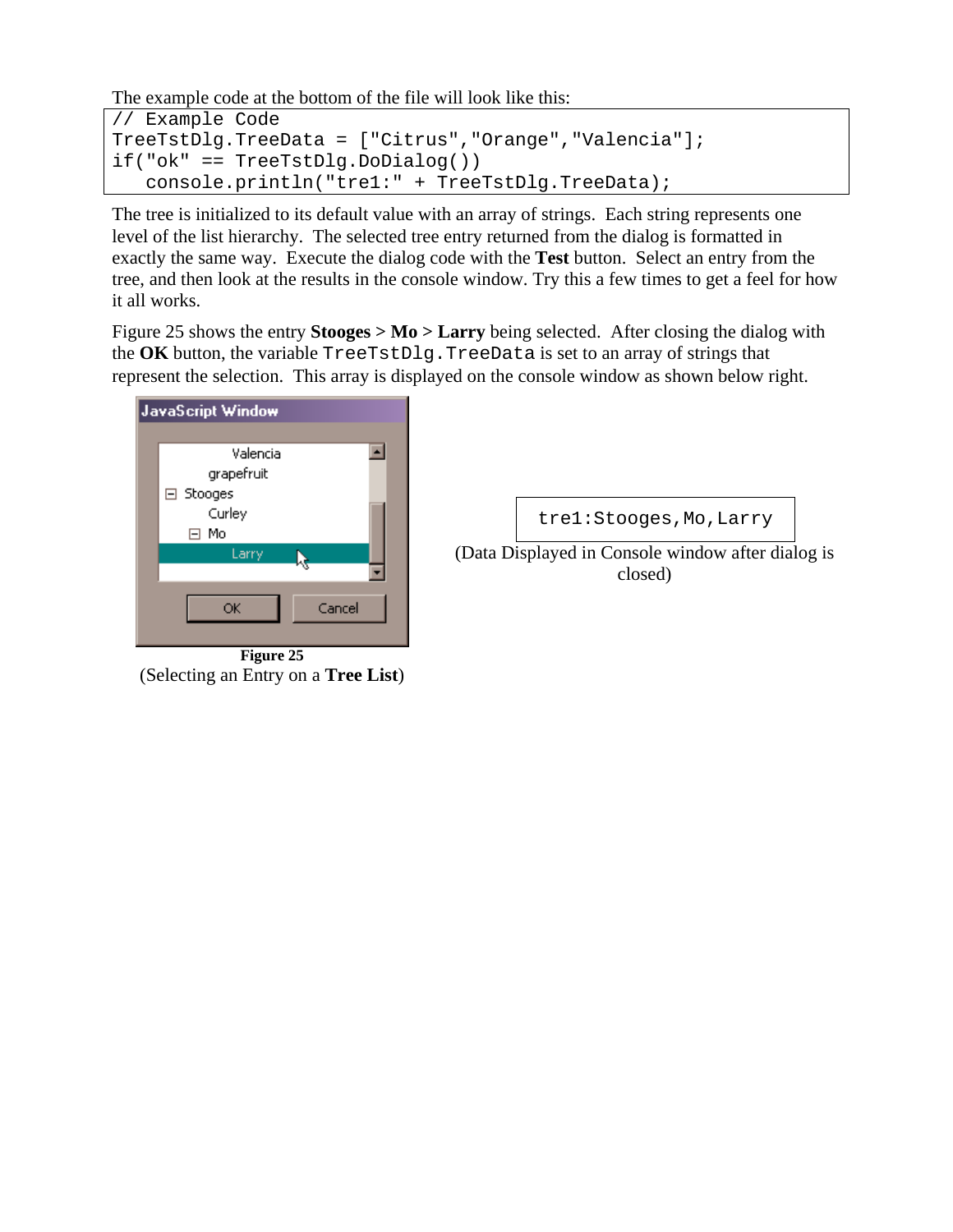# <span id="page-26-0"></span>**Using the Dialog Script with Acrobat**

**AcroDialogs** generates the JavaScript code that creates a dialog, but how do you use this code in Acrobat? **AcroDialogs** writes this code to a JavaScript file whenever you save a dialog design. All of the JavaScript is plain text so you can use a standard text editor to open the file, then copy and paste the code directly into Acrobat or into another JavaScript file for use in a Folder Level script. **AcroDialogs** can also copy the dialog code directly to the clipboard, so you can paste the code anywhere. There are two options on the **File** menu:

- **Copy Dlg JS to Clipboard** Copies the JavaScript code for the current Dialog to the system clipboard. Also available via the **Easy Access Buttons** and the **Context Menu**.
- **Copy Wizard to Clipboard** Copies the JavaScript code for a Wizard (multiple Dialogs) to the system clipboard.

Four examples are discussed below. An interactive example, or file attachment is provided for each type.

- 1. Using a dialog in a traditional Form Field.
- 2. Using a dialog in a Folder Level JavaScript (Acrobat plugin).
- 3. Using a dialog in an FDF File, for easily importing stored scripts.
- 4. Using a dialog in an XFA (Live Cycle Designer) form.

### **Dialog in a PDF Form Field Button**

Use the following steps to add a dialog box (one you've already created) to a Button on a PDF.

- 1. Activate **AcroDialogs**.
- 2. Open any dialog design.
- 3. Press the **Copy to Clipboard** button.
- 4. Exit **AcroDialogs**.
- 5. Open a PDF file.
- 6. Add a button to the PDF.
- 7. From the Button Properties Dialog select the **Actions** Tab.
- 8. Select **Run a JavaScript** from the **Select Action** pull down.
- 9. Press the **Add** button.
- 10. Paste the Dialog JavaScript into the JavaScript Editor.
- 11. Close the editor and the Button Properties dialog.

That's it. When the button is pressed the dialog will be displayed.

Here's an example that uses the dialog to fill in some form fields: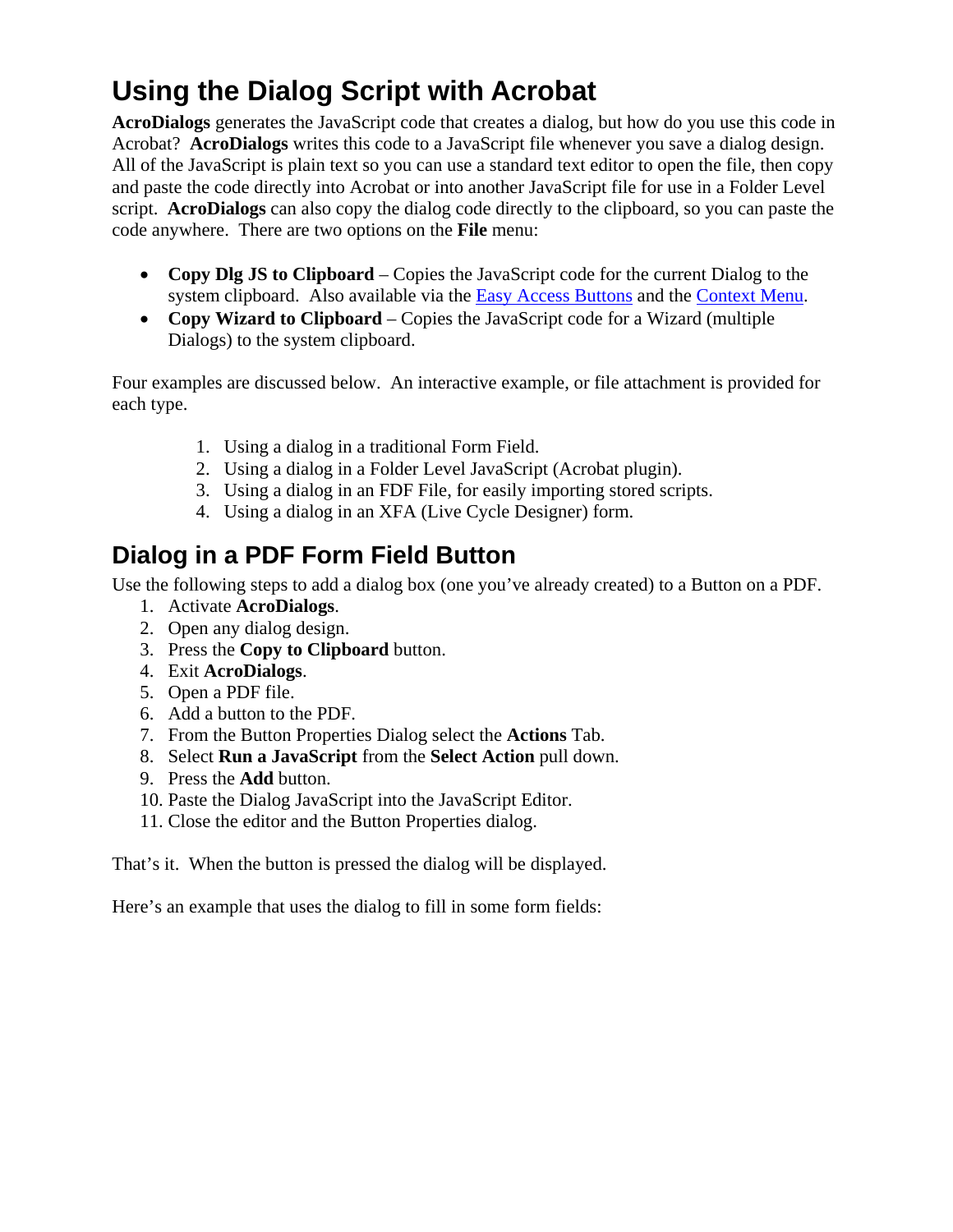#### <span id="page-27-0"></span>**Dialog in a Folder Level Script**

Folder level scripts are sometimes used as light weight plug-ins, performing some complex task that can be done with Acrobat JavaScript. Often you need this task to have some flexibility to it. Dialogs make this flexibility possible, giving you a way to collect potentially complex information from the user.

In the following example we'll build a folder level script for flattening pages in a PDF document. The script will be activated from a menu item. We'll use a dialog to get a page range from the user. The elements for this dialog are already on the **User Element List**, so building it is going to be easy.

- 1. Activate **AcroDialogs** and create a new dialog.
- 2. Change the dialog's name to **FlattenDlg**.
- 3. Change the dialog's title to **Flatten Pages**.
- 4. Delete the view element, this action will also delete the static\_text element.
- 5. Right click on the dialog design and select **Paste from User List > PageRange**.
- 6. Insert the new element above the ok\_cancel button.
- 7. Figure 26 shows what the dialog design should look like.

| *FlattenDlg ⊠                                                            |  |
|--------------------------------------------------------------------------|--|
| Flatten Pages                                                            |  |
| α<br>п<br>п<br>-Page range<br>ø<br>$\bullet$<br>Current<br>□<br><b>I</b> |  |
| C From:<br>of $(N)$<br>To:                                               |  |
| о<br>E<br>п<br><b>Ok</b><br>Cancel                                       |  |

**Figure 26** 

- 8. Save it to a file, preferably **FlattenDlg.js**.
- 9. Copy **FlattenDlg.js** to the Acrobat Javascript folder.
- 10. Open it with your favorite JavaScript Editor.
- 11. At the bottom of the file change the usage example to look like the following code.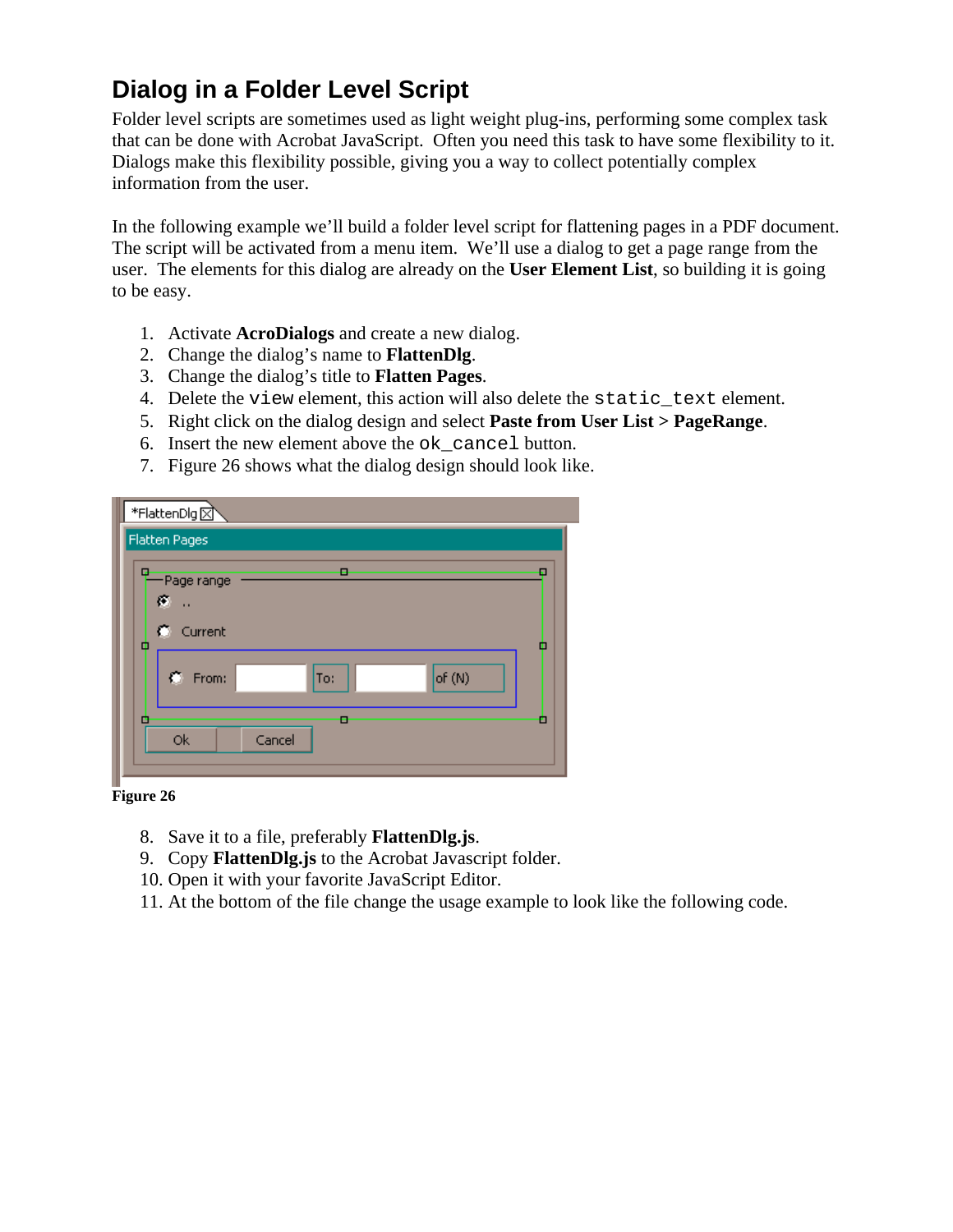```
function DoFlattenDlg() 
{ 
   FlattenDlg.strGRP1 = "rAll"; 
   FlattenDlg.strStrtPg = this.pageNum; 
   FlattenDlg.strEndPg = this.numPages; 
   if( "ok" == FlattenDlg.DoDialog( ) ) 
  \{ switch( FlattenDlg.strGRP1 ) 
    \left\{ \right. case "rAll": 
          this.flattenPages( 0, this.numPages – 1 ); 
          break; 
        case "rCur": 
           this.flattenPages( this.pageNum ); 
           break; 
        case "rFro": 
           this.flattenPages( Number( FlattenDlg.strStrtPg ), 
                                Number( FlattenDlg.strEndPg )); 
           break; 
     } 
   } 
} 
app.addMenuItem( { 
   cName:"Flatten Pages", 
    cParent:"Document", 
    cEnable: "event.rc = ( app.doc != null ); ", 
    cExec:"DoFlattenDlg( )"} );
```
Three basic changes were made to the original example code.

- 1. The entire example code was enclosed in a function.
- 2. The console.println() statements were replaced with a switch. This is where the results of the dialog input are used to flatten pages in the current PDF.
- 3. A new menu item is added to Acrobat's **Document Menu** for activating the Flatten Script.

This folder level JavaScript file will be executed the next time Acrobat is restarted.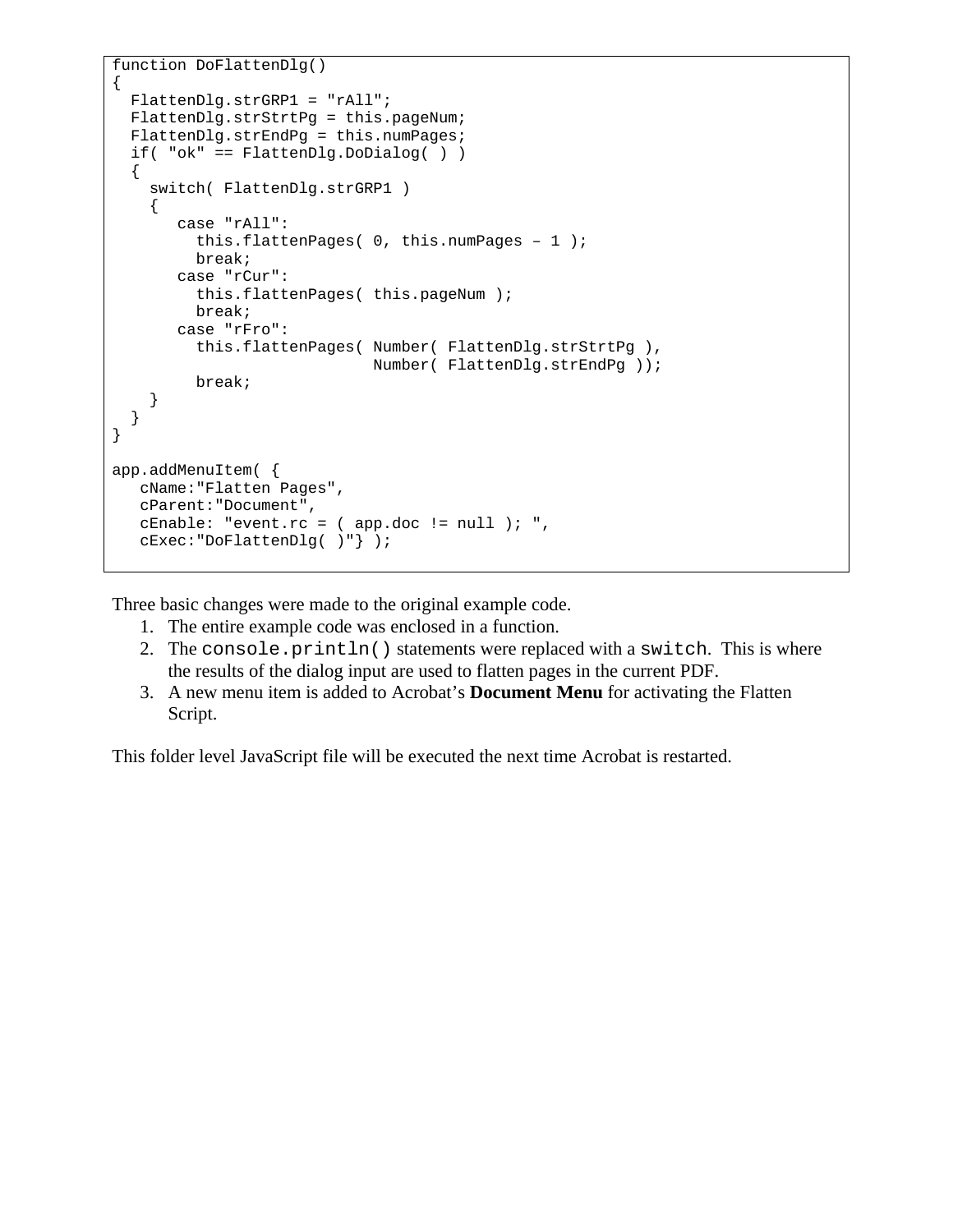### <span id="page-29-0"></span>**Dialog in an FDF file**

FDF (Forms Data Format) is the most flexible of all the data formats that can be used to import and export form data from a PDF. An FDF file that is imported into a PDF can include several different scripts, a "Before" script, an "After" script, document scripts, and field scripts. For this example we're interested in the "After" script, which executes After the data from the FDF file is loaded into the form fields. An FDF file that contains a simple dialog JavaScript is shown below.

```
%FDF-1.2 
1 0 obj 
    <</FDF 
       << /JavaScript 
          << /After 4 0 R 
           >> 
        >> 
    >> 
endobj 
4 0 obj <<>> 
stream 
var JSADMDlg1 = 
\{ DoDialog: function(){return 
app.execDialog(this);}, 
   description: 
 { 
    name: "JSADM Dialog", 
     elements: 
    \lceil\{ type: "view", 
          elements: 
\mathbb{R}^n and \mathbb{R}^n\{ name: "Your Request Has Been 
Granted", 
               type: "static_text" 
             }, 
             {type: "ok"}, 
 ] 
        }, 
     ] 
   } 
}; 
JSADMDlg1.DoDialog(); 
endstream 
endobj 
trailer << /Root 1 0 R >>
%%EOF
```
This FDF simply displays a message when it is imported into a PDF file. FDF files are commonly used to return information back to Acrobat from a server after a form submission. A dialog is a good way to inform the user that a form has been submitted or display an error message. Messages are useful but you can use this mechanism for much more. You can use a dialog to request additional info or to fill in and re-submit missing fields.

This FDF is in a file attachment in this manual. Use the button below to extract it. Use the menu item:

#### **File > Form Data > Import Data to Form**  to test the FDF Dialog.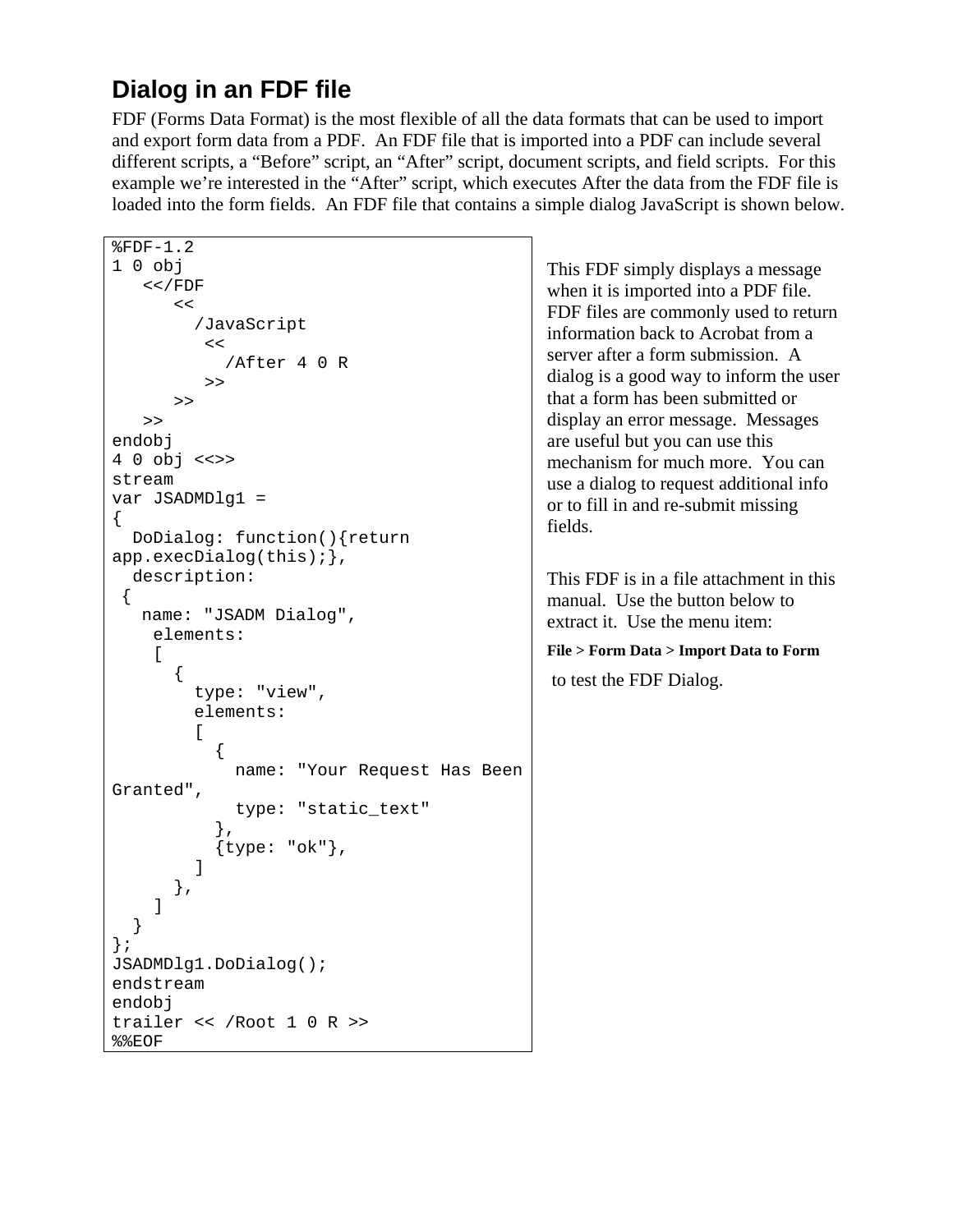### <span id="page-30-0"></span>**Dialog in an XFA form (Live Cycle Designer)**

XFA PDF files can execute most of the regular Acrobat app and doc level JavaScript. Unfortunately, code cannot be entered from most of the familiar places, it has to be entered from Live Cycle Designer. Use the following steps to enter a dialog script into an XFA document.

- 1. Create a Dialog and copy its JavaScript to the clipboard.
- 2. Open or create an XFA document in Live Cycle Designer 7.
- 3. Add a button to the document or select an existing form field.
- 4. Display the Script Editor. You'll find it on the **Window** menu. After it's visible, resize it so that it's large enough to work in.
- 5. From the **Show** pull down, select the **click** event, or any other event that's suitable for your purpose.
- 6. Paste the dialog code into the Script edit area.

Field values are accessed very differently in XFA than in regular Acrobat forms so if the dialog is for operating on form fields you'll need to understand something about XFA JavaScript. The official Adobe documentation on XFA is at:

[http://partners.adobe.com/public/developer/xml/index\\_arch.html](http://partners.adobe.com/public/developer/xml/index_arch.html)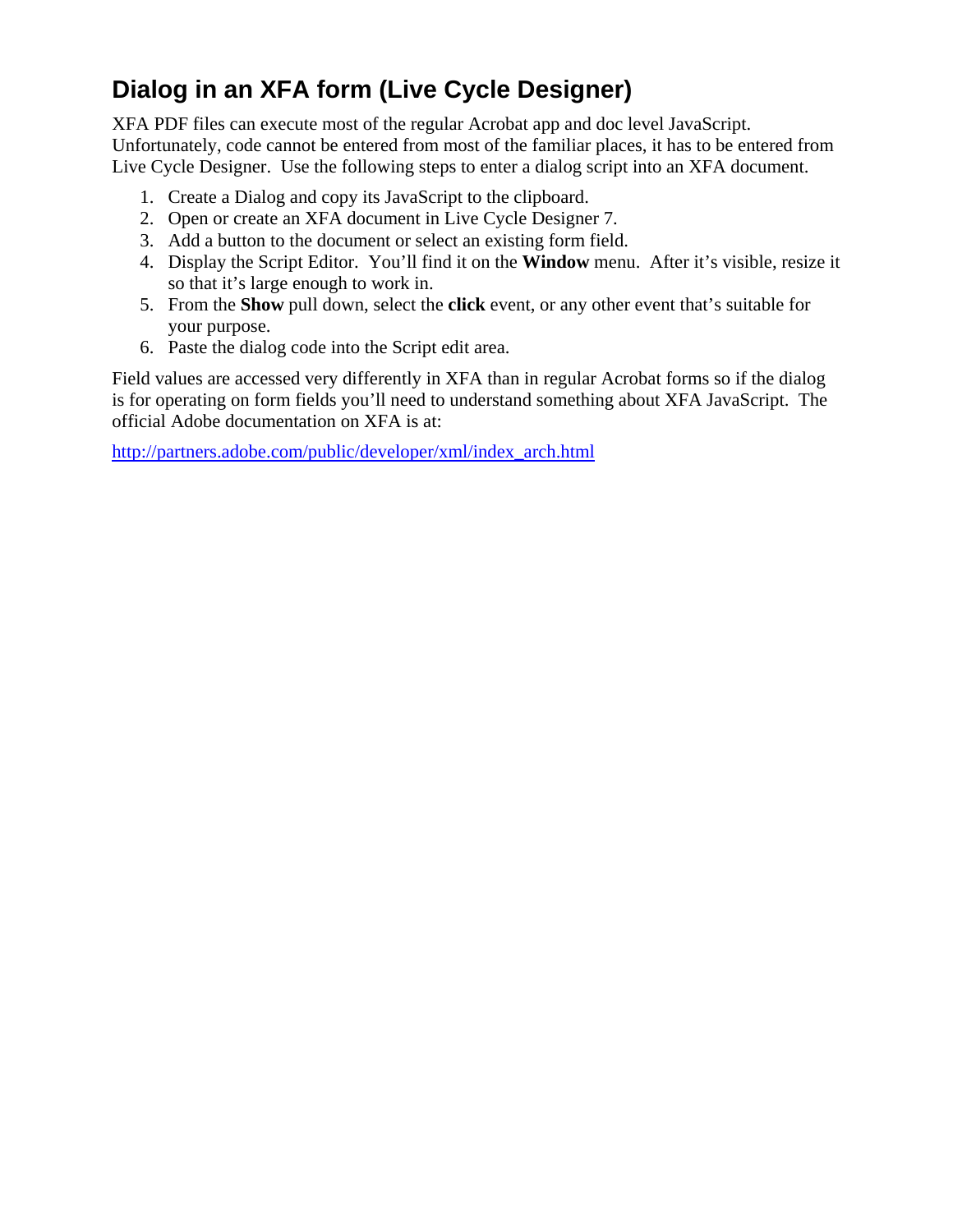# <span id="page-31-0"></span>**Creating Dialog Wizards**

A Wizard is a series of dialog boxes tied together with **Previous** and **Next** buttons. The last dialog in the series has the **Next** button replaced by a **Finish** button.

**AcroDialogs** has Wizard functions, available on the [File Menu](#page-6-0) and the [Easy Access Buttons.](#page-7-0) All functions generate the Wizard JavaScript.

- 1. **Test Wizard** Immediately executes the Wizard JavaScript.
- 2. **Make Wizard** Writes the Wizard JavaScript to a file.
- 3. **Copy Wizard to Clipboard** Writes the Wizard JavaScript to the system clipboard. Only available on the **File** menu.

The Wizard is created by concatenating the JavaScript from all the open dialog designs. It orders the Wizard dialogs using the same order as the tab bar at the top of the Designer View. Change the order by grabbing and dragging one of the tabs with the mouse. A green vertical line indicates the insertion point (Figure 28).



A Wizard is created by placing the code for each dialog into the same JavaScript file. As the code is generated the first occurrence of an ok, ok\_cancel, or ok\_cancel\_other button in each dialog is replaced by a **Previous**, **Next**, **Cancel** button group. Some JavaScript is also added to each dialog to support these buttons.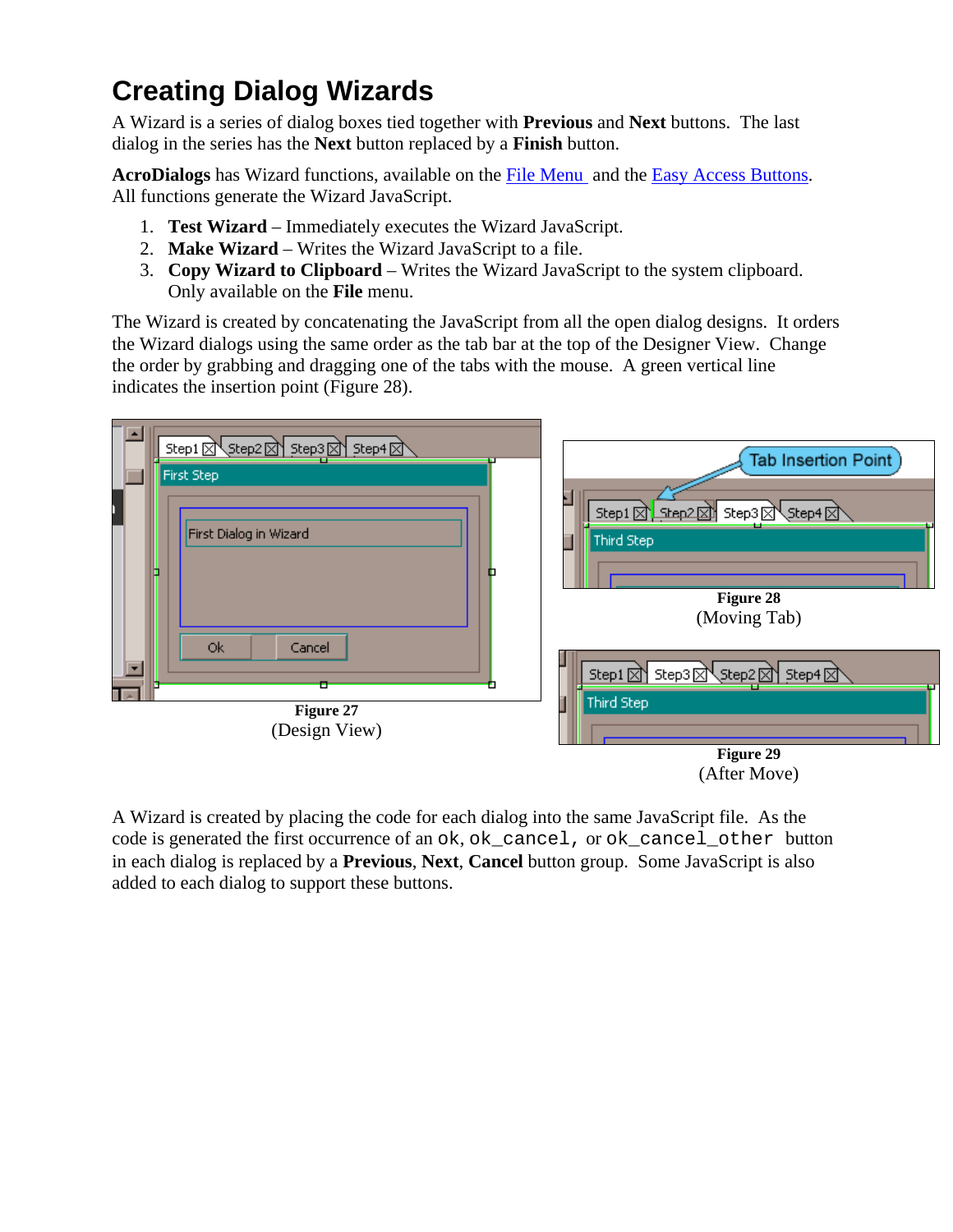The code for controlling all the dialogs is placed at the end of the Wizard JavaScript file. The Design View shown above has 4 open dialog designs, Step1 thru Step 4. The controlling JavaScript for these dialogs is shown below.

```
var dlgArr_Step1_Wizard = 
[Step1,Step2,Step3,Step4,]; 
var cRtnCode = "next"; 
var i=0; 
WizLoop: 
While((cRtnCode == "prev") || (cRtnCode == 
"next")) 
{ 
    cRtnCode = 
dlgArr_Step1_Wizard[i].DoDialog(); 
   if(cRtnCode.length == 0) 
      cRtnCode = dlgArr_Step1_Wizard[i].result; 
    switch(cRtnCode) 
    { 
       case "prev": 
          i--; 
          break; 
       case "next": 
          i++; 
          break; 
       default: 
           break WizLoop; 
    } 
} 
if(cRtnCode == "done") 
 …..Process Data …..
```
The variables stored in the array [**Step1, Step2, Step3, Step4**] are the Dialog Box Literals. An index variable **i** is used to keep track of the current dialog. It's initialized to zero and incremented or decremented depending on the return value from the DoDialog() call. The last dialog returns done if it is closed with the **Finish** button.

The Wizard code appears to have a slight redundancy in the following area.

```
if(cRtnCode.length == 0) 
      cRtnCode = dlgArr_Step1_Wizard[i].result;
```
This is a workaround for Acrobat 6, which doesn't return values from the  $dialog$ .end() function.